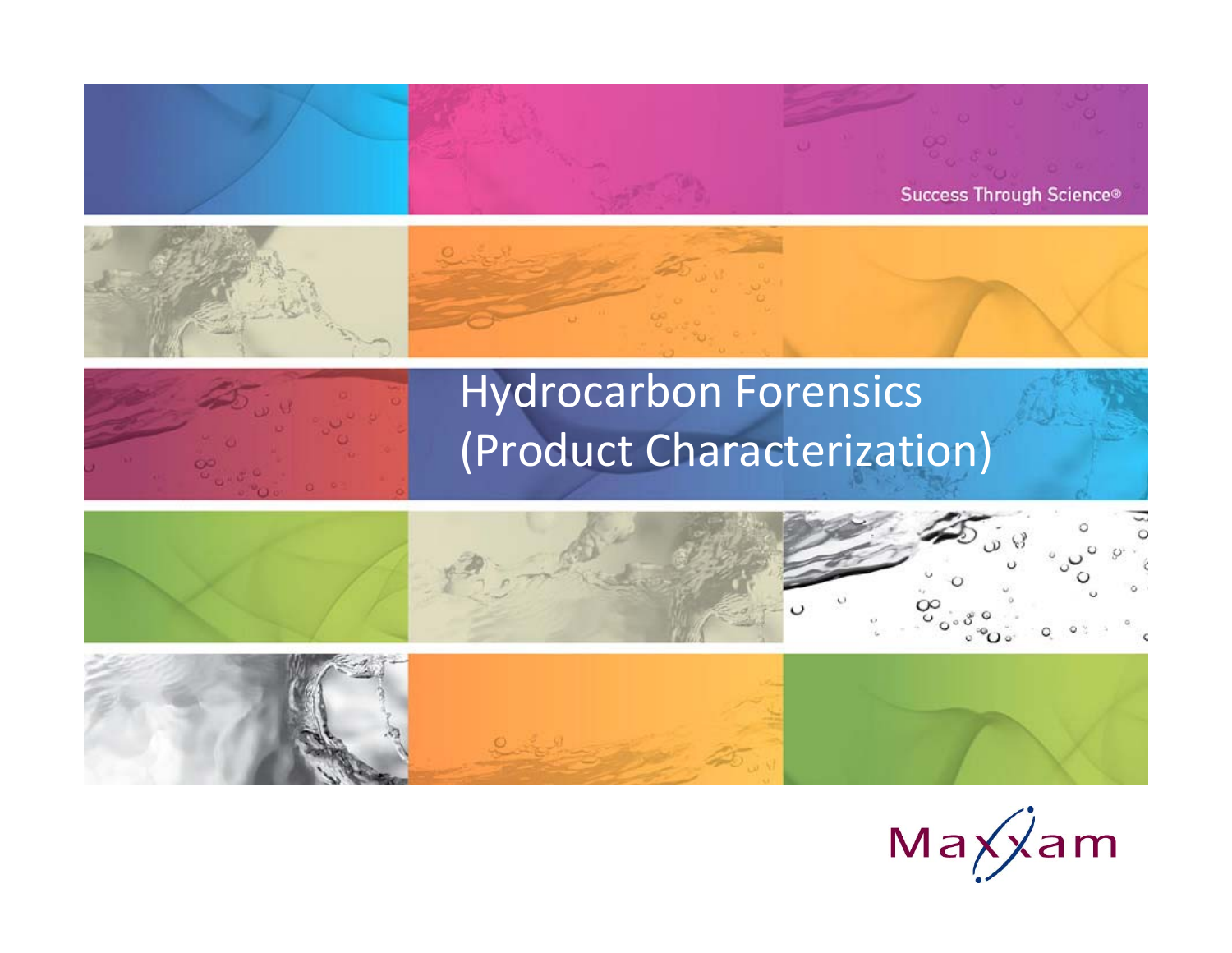

#### **Overview**

- **Some of the tools used in Hydrocarbon Forensics**
- $\Box$  . Application of analytical data to answer:
	- "What is it?";
	- "How old is it?"; and
	- "Is it mine?"

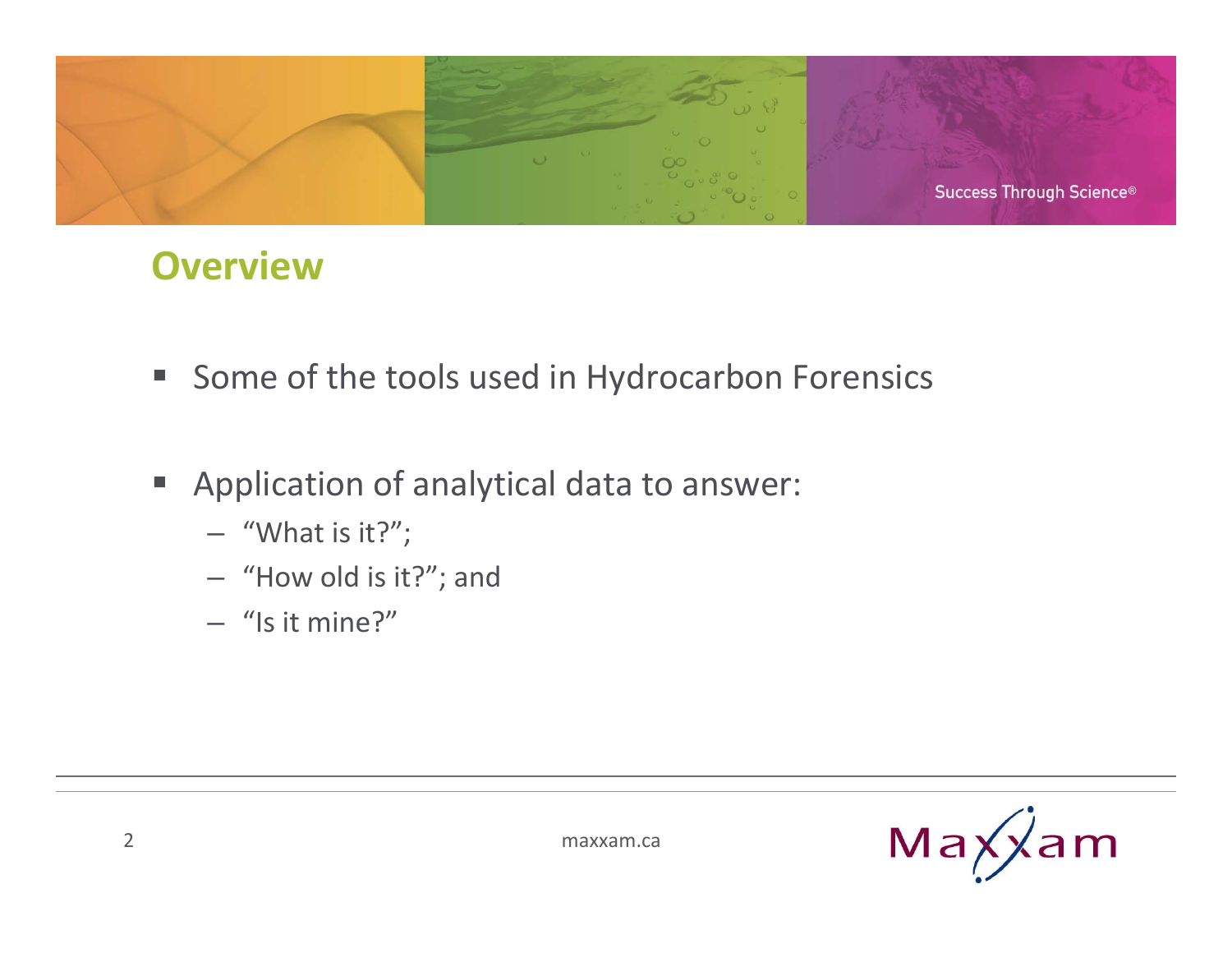

# Available Analytical Tools

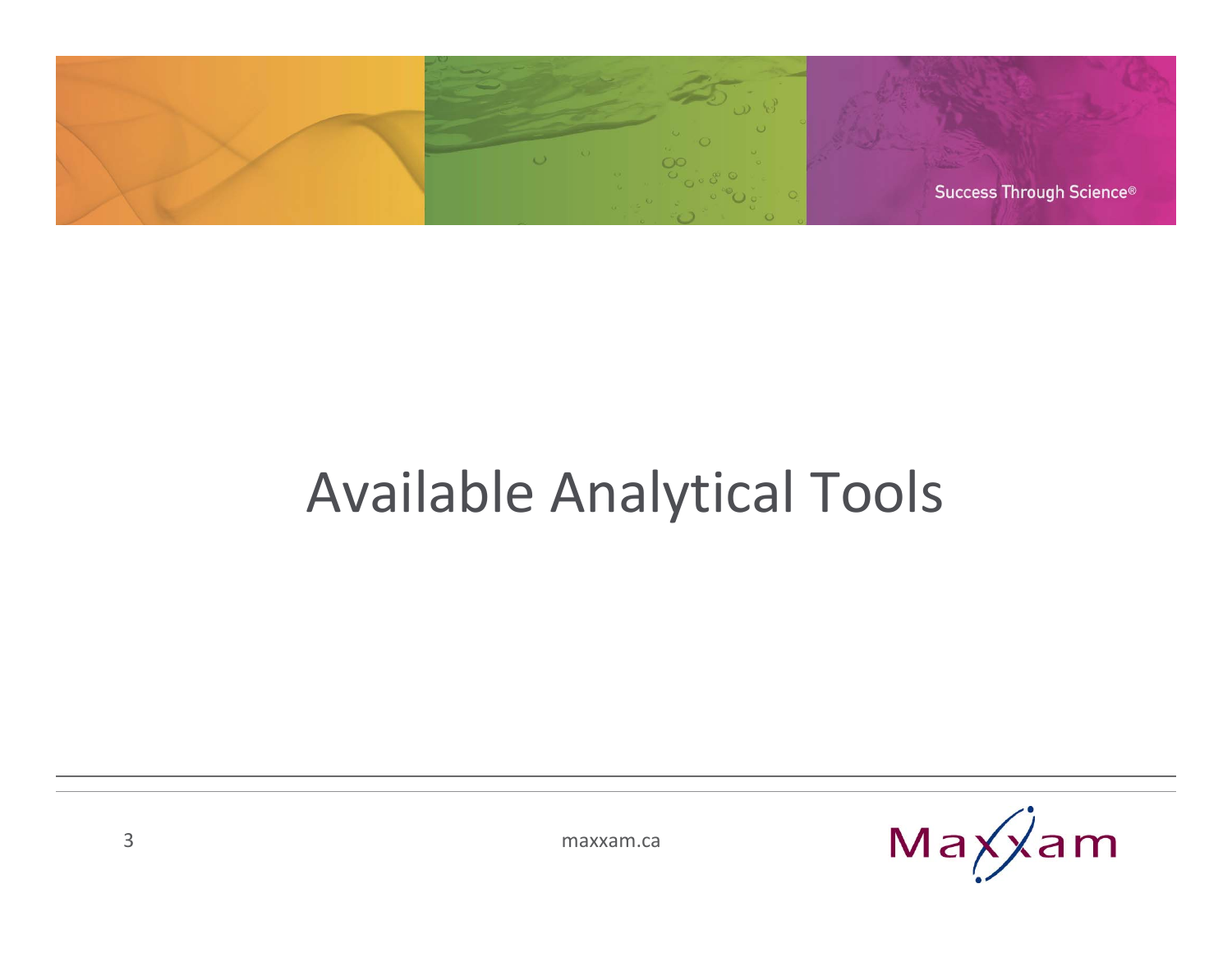### Background Information: "Detective Work"

**Success Through Science®** 

#### ш **History**

- Background Information
- Manifests/Phase I ESA information
- Past use of the property or location
- Compounds of concern
- F Geology/Geochemistry
	- What is the nature of the soil environment? Is is aggressive or passive?
- **I**  Hydrogeology
	- Groundwater flow
- ■ Where were the samples collected?
	- Relative to surface
	- Relative to water table
	- Relative to potential sources of impact

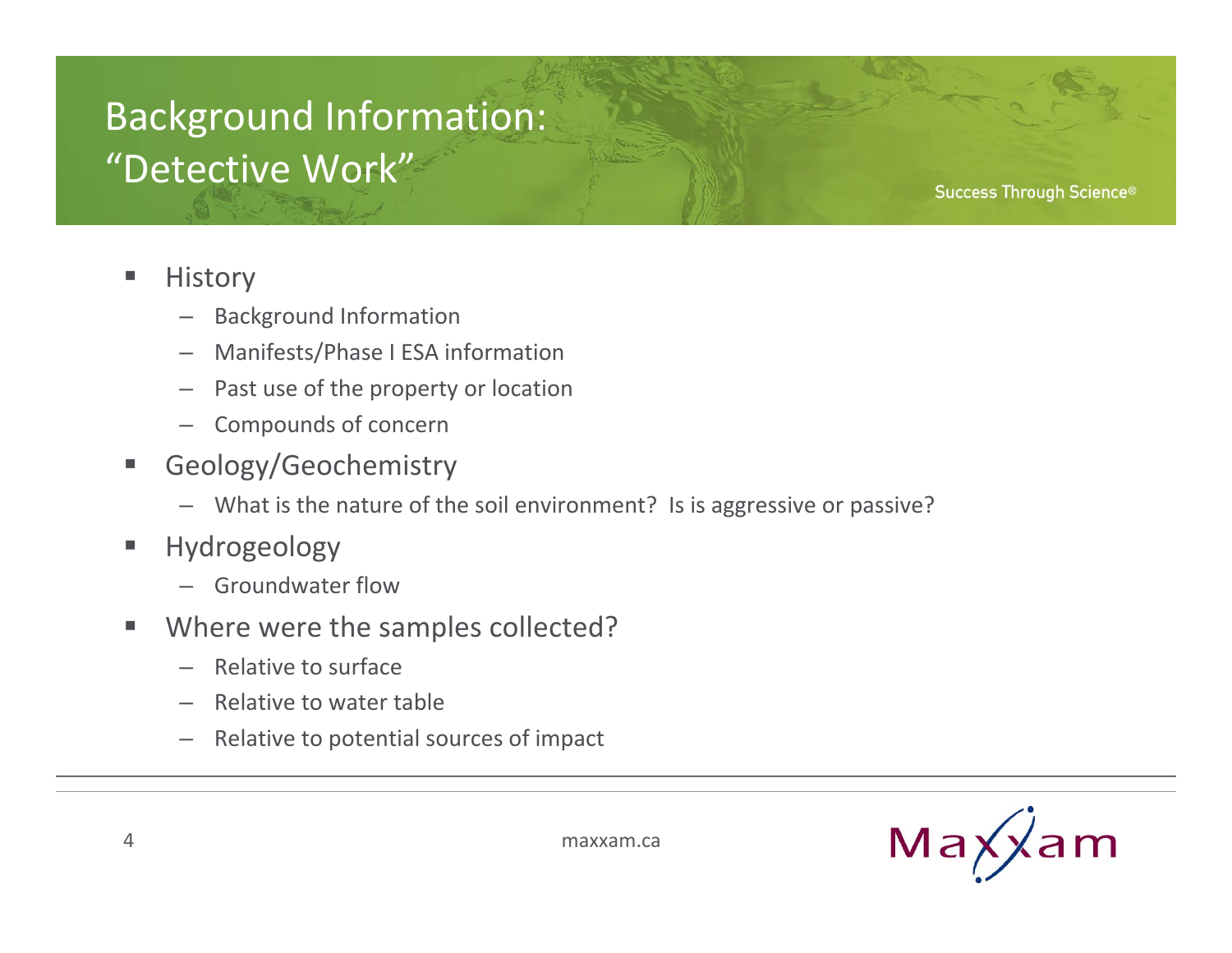### Volatile Hydrocarbon Analysis



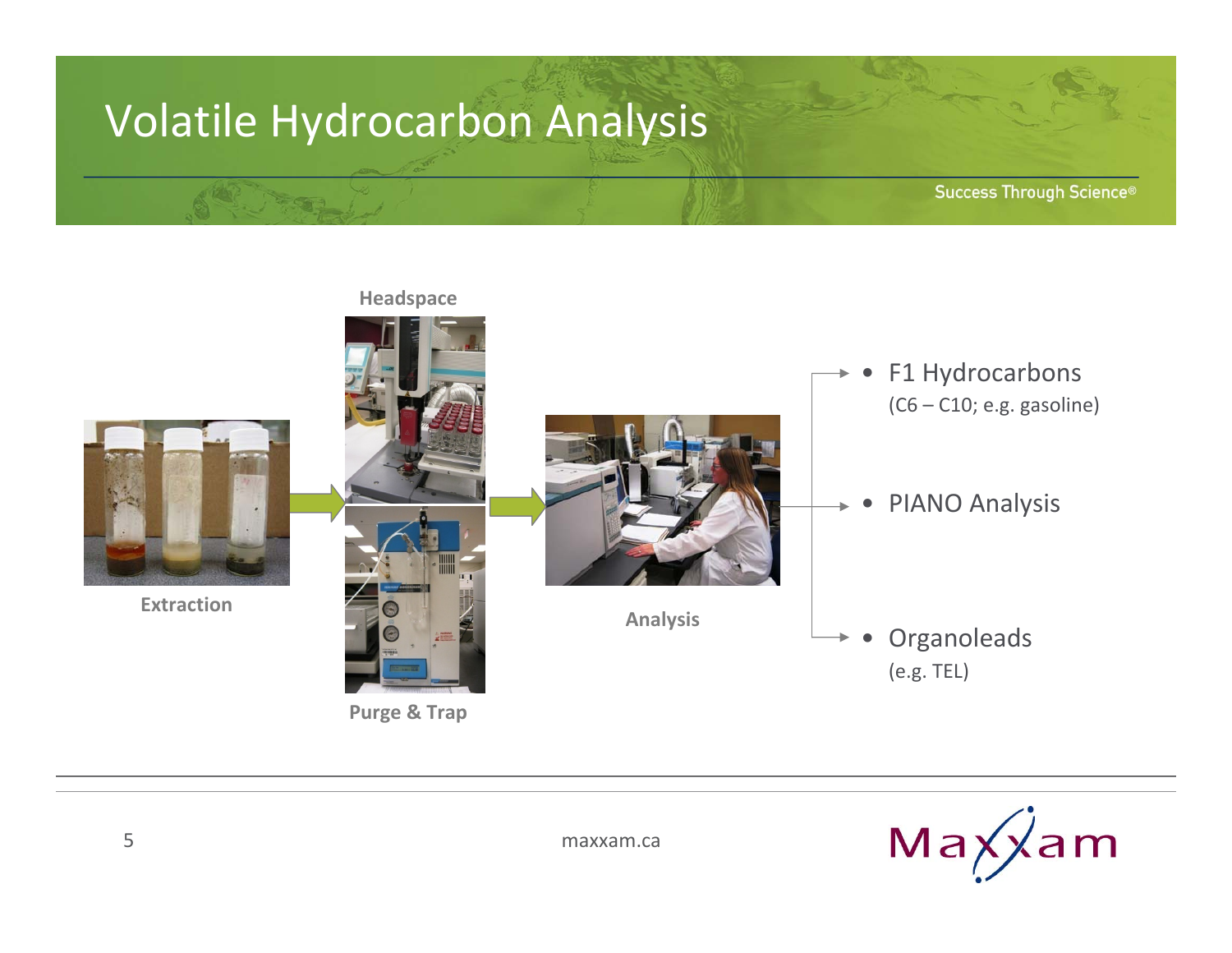## Semi‐Volatile Hydrocarbon Analysis



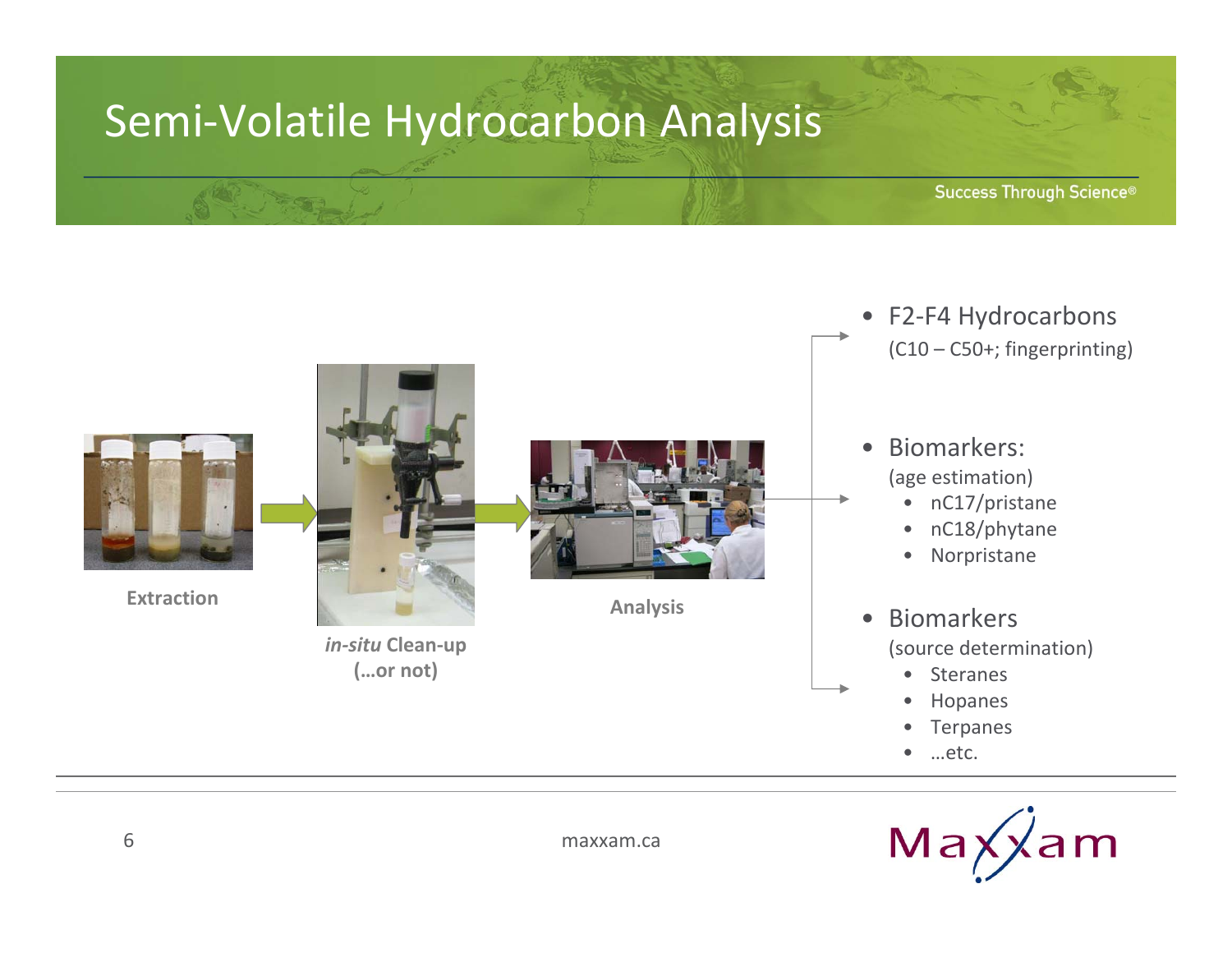## Hydrocarbon Fingerprinting: Visual Comparison and Characterization

- $\mathbf{r}$  Canadian Council of Ministers of the Environment: "Reference Method for the Canada‐Wide Standard for PetroleumHydrocarbons in Soil – Tier I Method" 2001
- $\blacksquare$ **F1** information is helpful for light hydrocarbons
- F2 F4 is useful for mid-range to heavy hydrocarbons
- $\blacksquare$ **Be consistent in the analysis** 
	- Same instrument
	- Same GC program

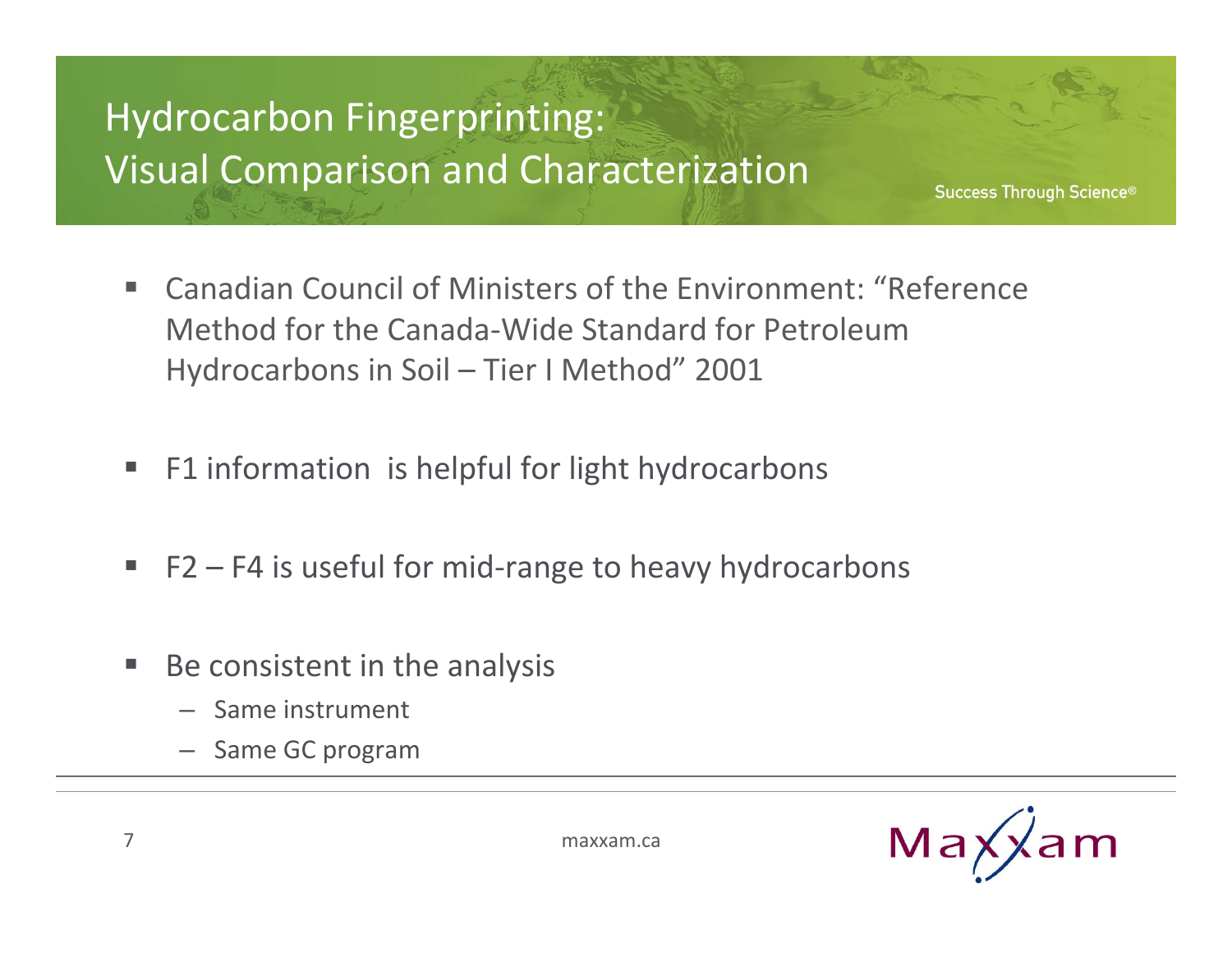## Gas Chromatography/Mass Spectrometry: Biomarkers

- e. ■ Biomarkers are chemical "fossils" that can act as unique tracers for petroleum contaminants which are structurally very similar to natural products (i.e. plants/chlorophyll) and are one of the last group of compounds to degrade in <sup>a</sup> petroleum product
- $\blacksquare$  Isoprenoids (e.g. pristane and phytane) are found in middle distillates and are considered "biomarkers"
- P. GC/MS peak patterns for specific biomarker compounds can be used to:
	- Evaluate degree of weathering under specific soil conditions
	- Differentiate petrogenic and biogenic impacts
	- Identify crude oil sources
- e. GC/MS analysis for biomarkers is not trivial nor is it routine

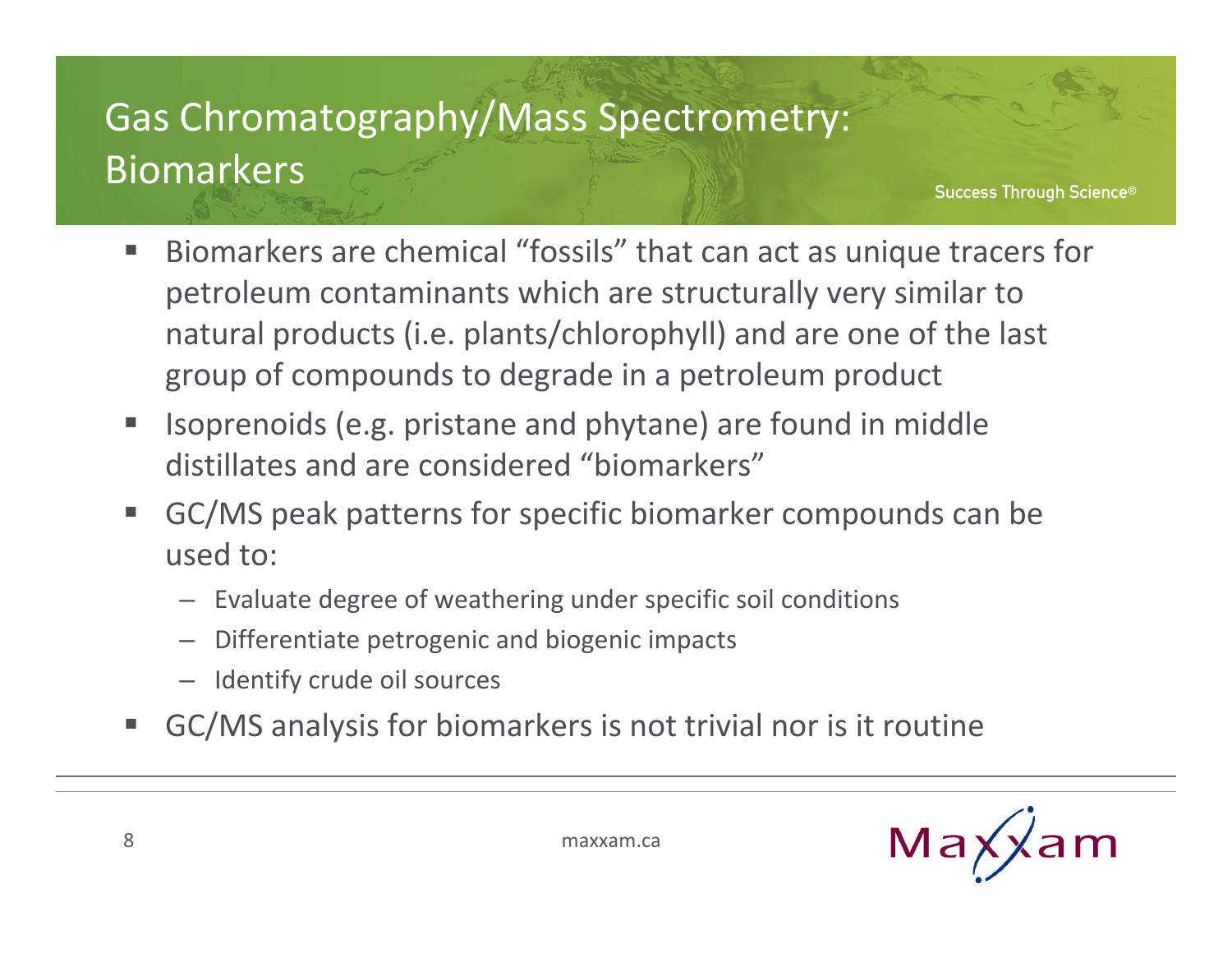## Gas Chromatography/Mass Spectrometry: PIANO Analysis

- $\blacksquare$ Gasoline contains several hundred compounds
- **The State**  Gasoline hydrocarbons (non additives) typically fall into one of five categories:
	- Paraffins, Isoparaffins, Aromatics, Napthenes or Olefins
- Ŧ Typically conducted on <sup>a</sup> NAPL…less commonly on groundwater samples
- e. Specialized GC/MS analysis on <sup>a</sup> specialized column with <sup>a</sup> very long run time
- e. **PIANO results are expressed as relative % concentrations**
- п Diagnostic ratios can be calculated to assess:
	- Weathering
	- Biodegradation
	- Octane Rating (do you have <sup>a</sup> premium gas, mid grade, regular)

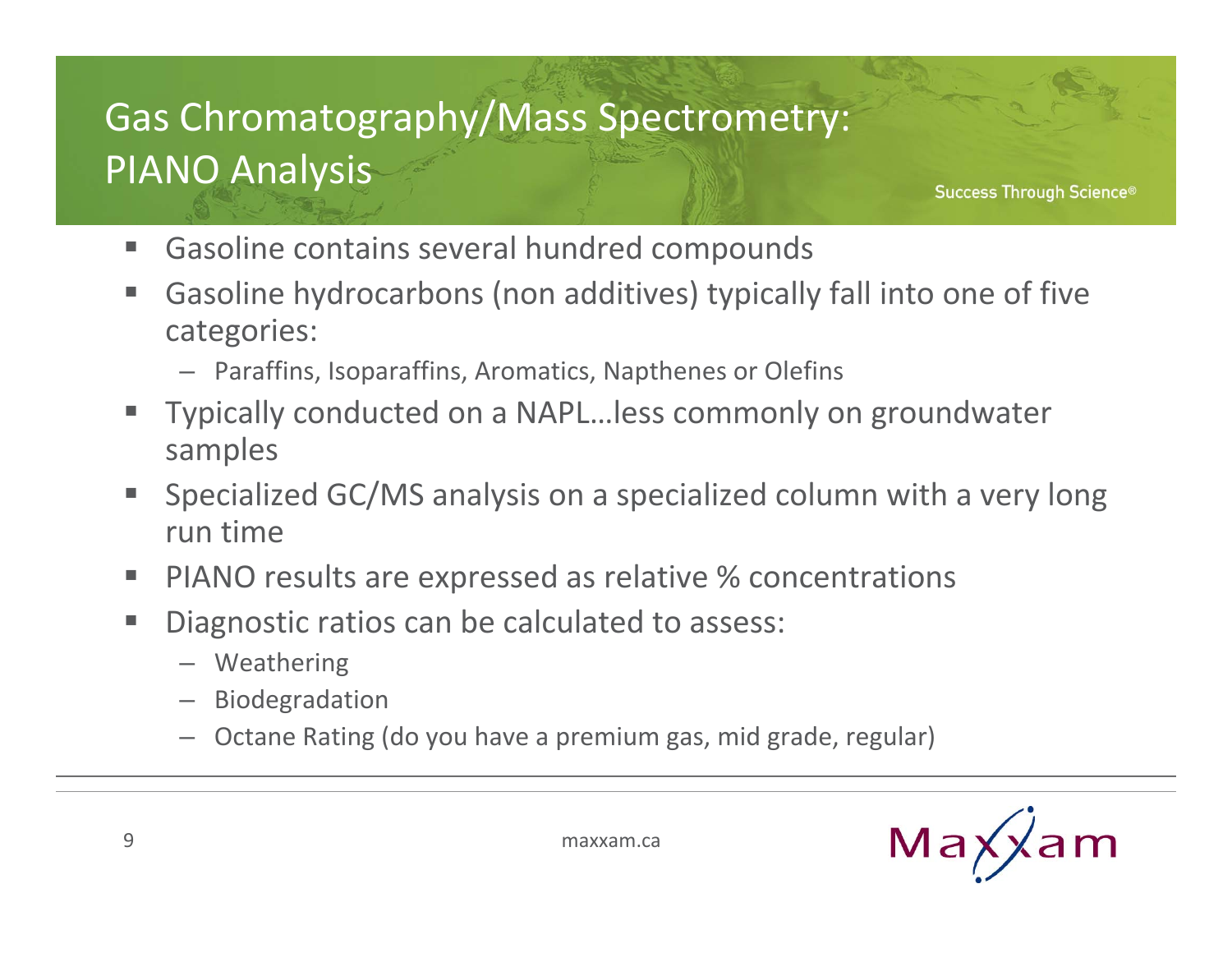## Stable Isotope Analysis

- e. Analysis of stable isotopes by Isotope Ratio Mass Spectrometry (IRMS)
- $\blacksquare$ ■ There are two types of isotopes: stable and radioactive. Carbon has a stable isotope with 7 neutrons ( $^{13}$ C) and a radioactive isotope with 8 neutrons ( $^{14}$ C).
- e. The approximate ratio of  $^{12}$ C to  $^{13}$ C is 99:1
- $\blacksquare$ ■ The carbons contained within hydrocarbon compounds will have a  $13C/12C$  isotopic signature that can be significantly different based on factors such as: the formation of the fuel (source and the refining process); and the changes that occur once it is released to the environment
- e. Biodegradation will effect the  $^{13}C/^{12}C$  signature

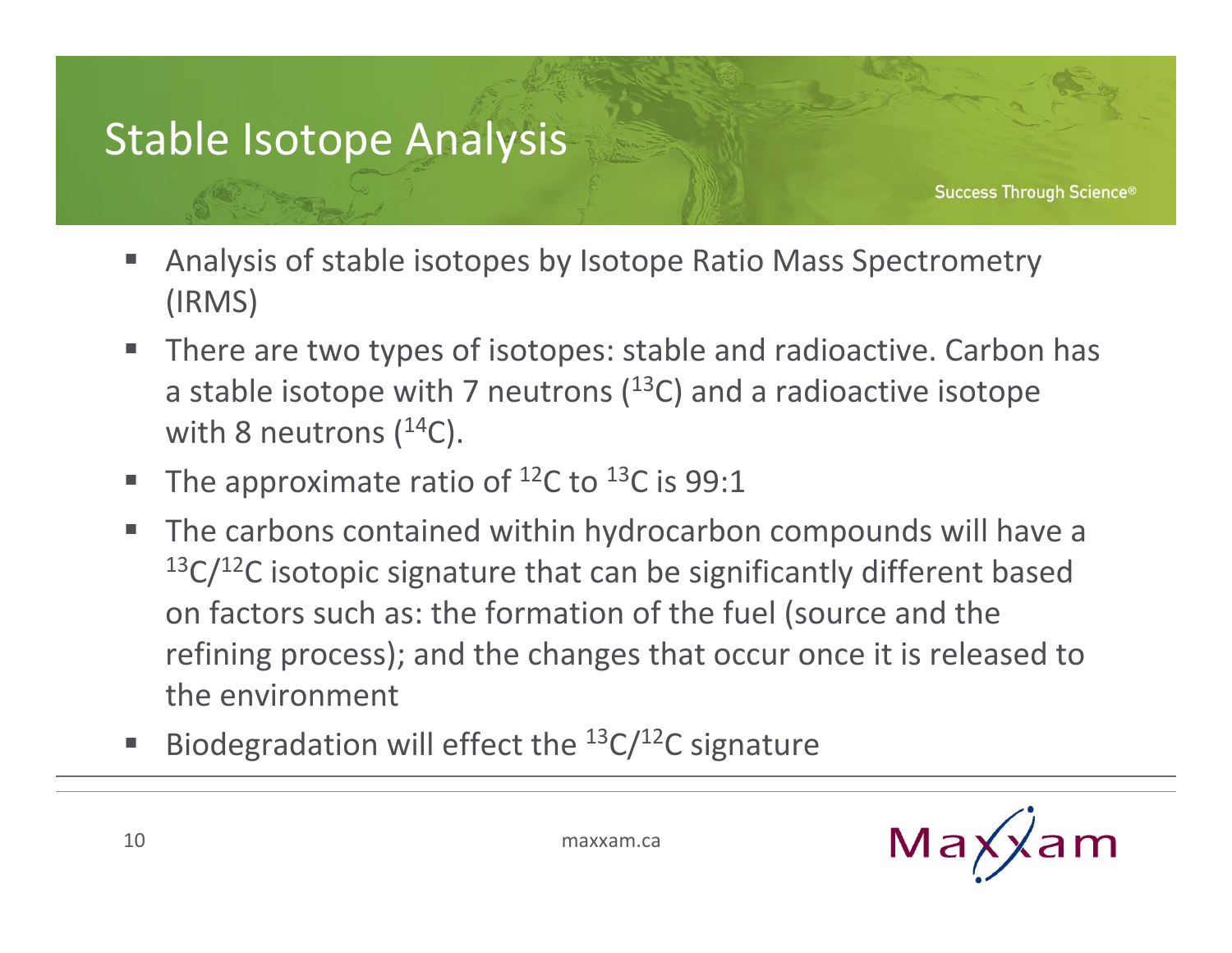## Any other relevant information…

Success Through Science®

## …you can get your hands on

- ■ % Moisture
	- can be used as <sup>a</sup> line of evidence in differentiating biogenic from petrogenic impacts
- e. Background samples
	- can be used as <sup>a</sup> line of evidence in differentiating biogenic from petrogenic impacts

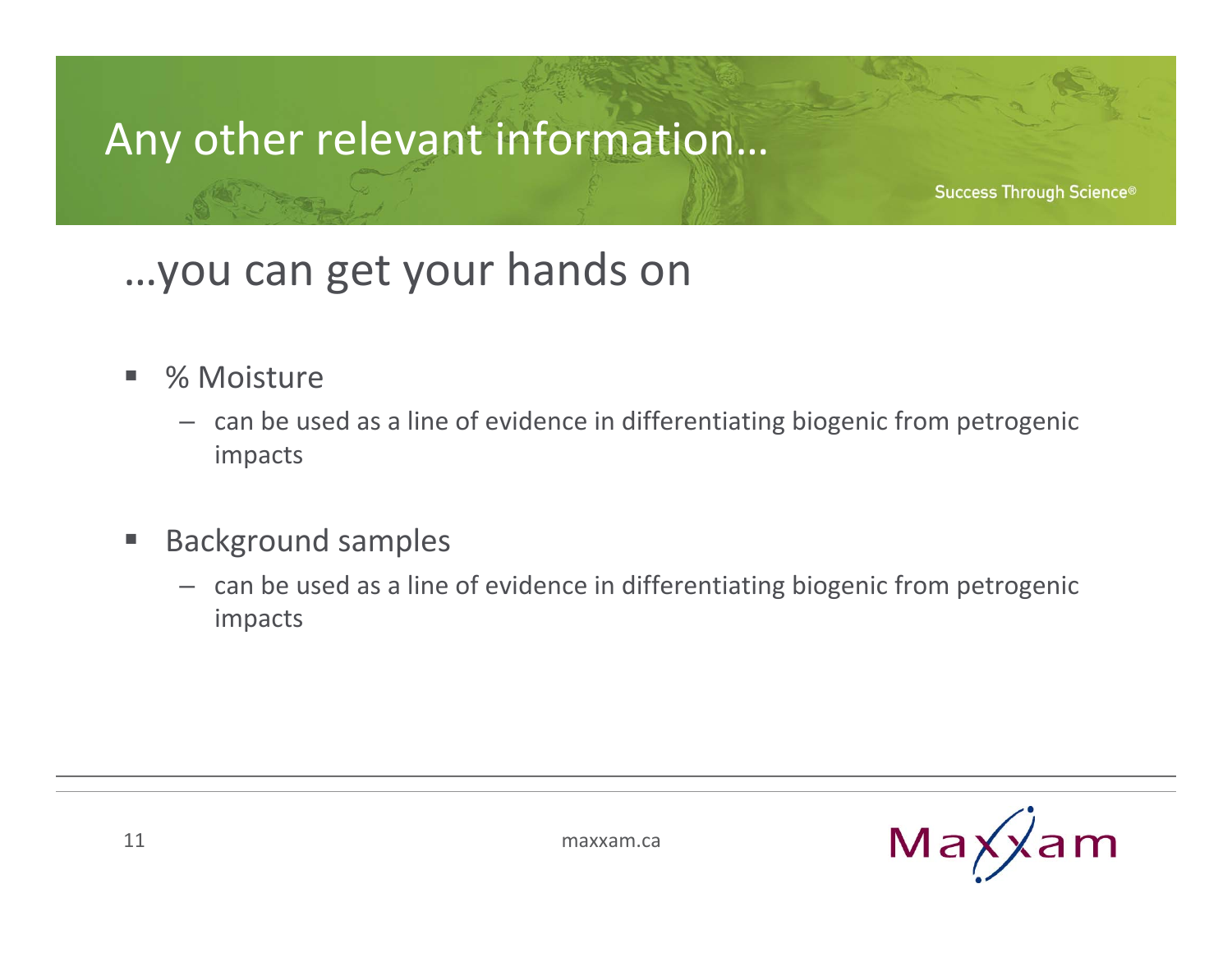## Any other relevant information…

Success Through Science®

## …you can get your hands on

- e. Other marker compounds
	- Gasoline additives
		- Organoleads
		- MMT (methylcyclopentadienyl manganese tricarbonyl)
		- ш ■ MTBE (methyl-*tert*-butyl ether)
		- $\blacksquare$ ■ EtOH (ethanol)
- e. **Lead scavengers** 
	- $-$  EDB/1,2-DCA
- e. Other Oxygenates
- e. Amines
- e. Dyes
- e. Anti-Icing Compounds (e.g. glycols) "Winter Gas"

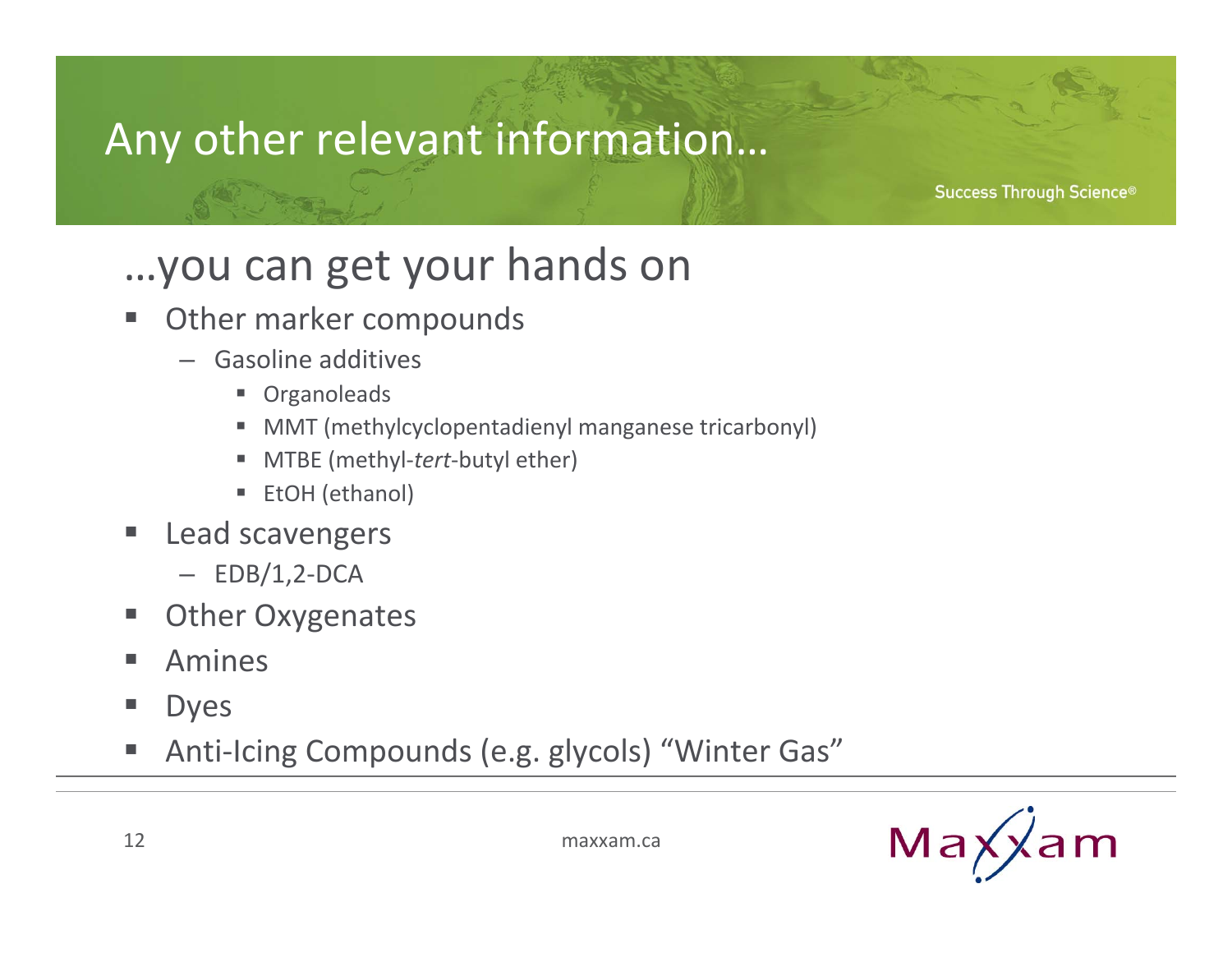

## "What is it?"

(characterization)

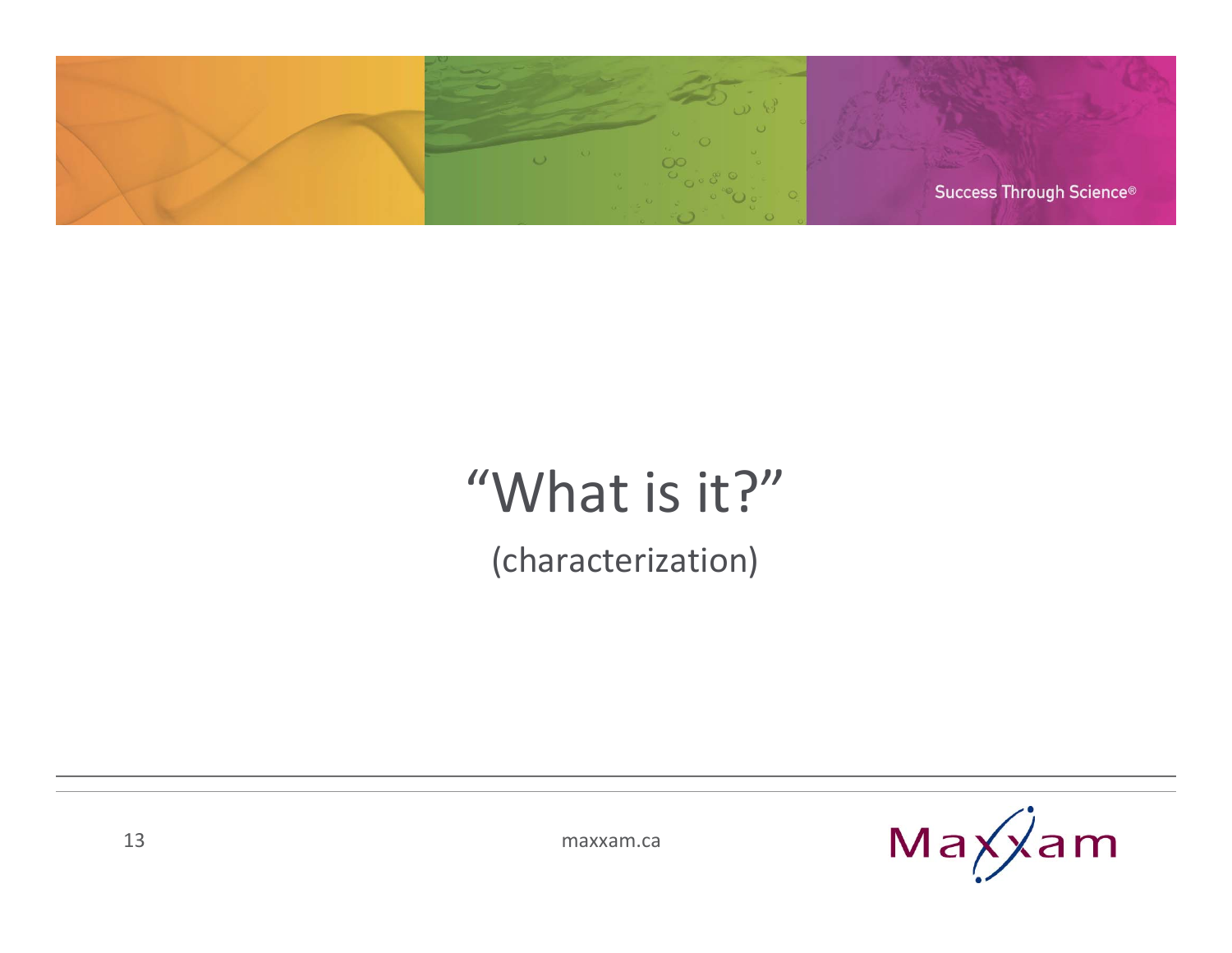## Nature of Impact: Look for Indicator Compounds

- Gasoline  $(C6 - C13/14)$ 
	- BTEX
	- Isooctane
- F Diesel/Fuel Oils (C8 – C22)
	- Linear and branched alkanes
		- (may or may not be there depending on degree of weathering)
	- Biomarker Compounds
		- $\blacksquare$ Isoprenes, steranes, hopanes, bicyclic sesquiterpanes
- F Biogenic Organic Material (peat)
	- Characteristic peak pattern (C28 C34)
	- Is F3 reduced with additional silica gel clean‐ups

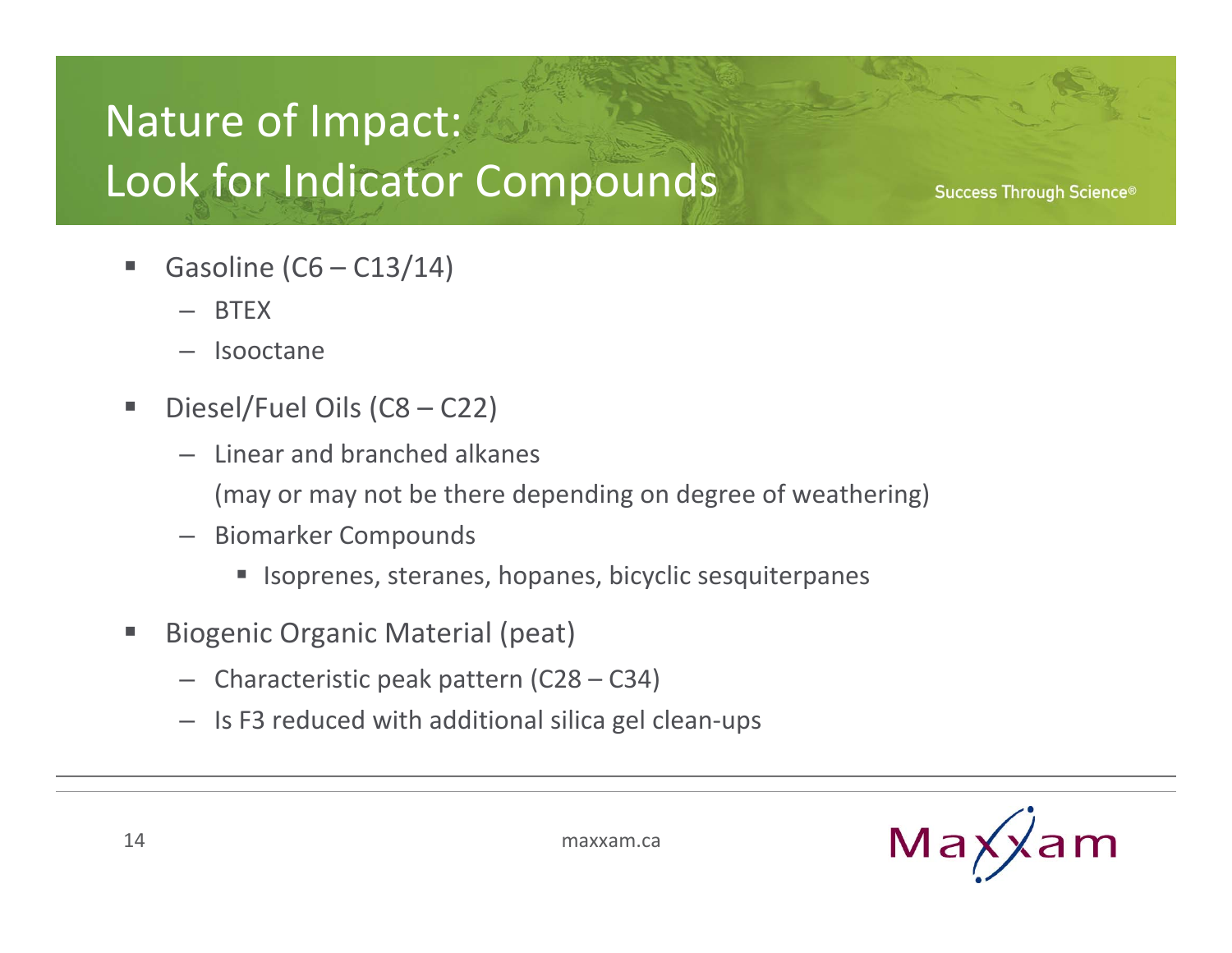## Hydrocarbon Characterization: Visual Evaluation

Success Through Science®





maxxam.ca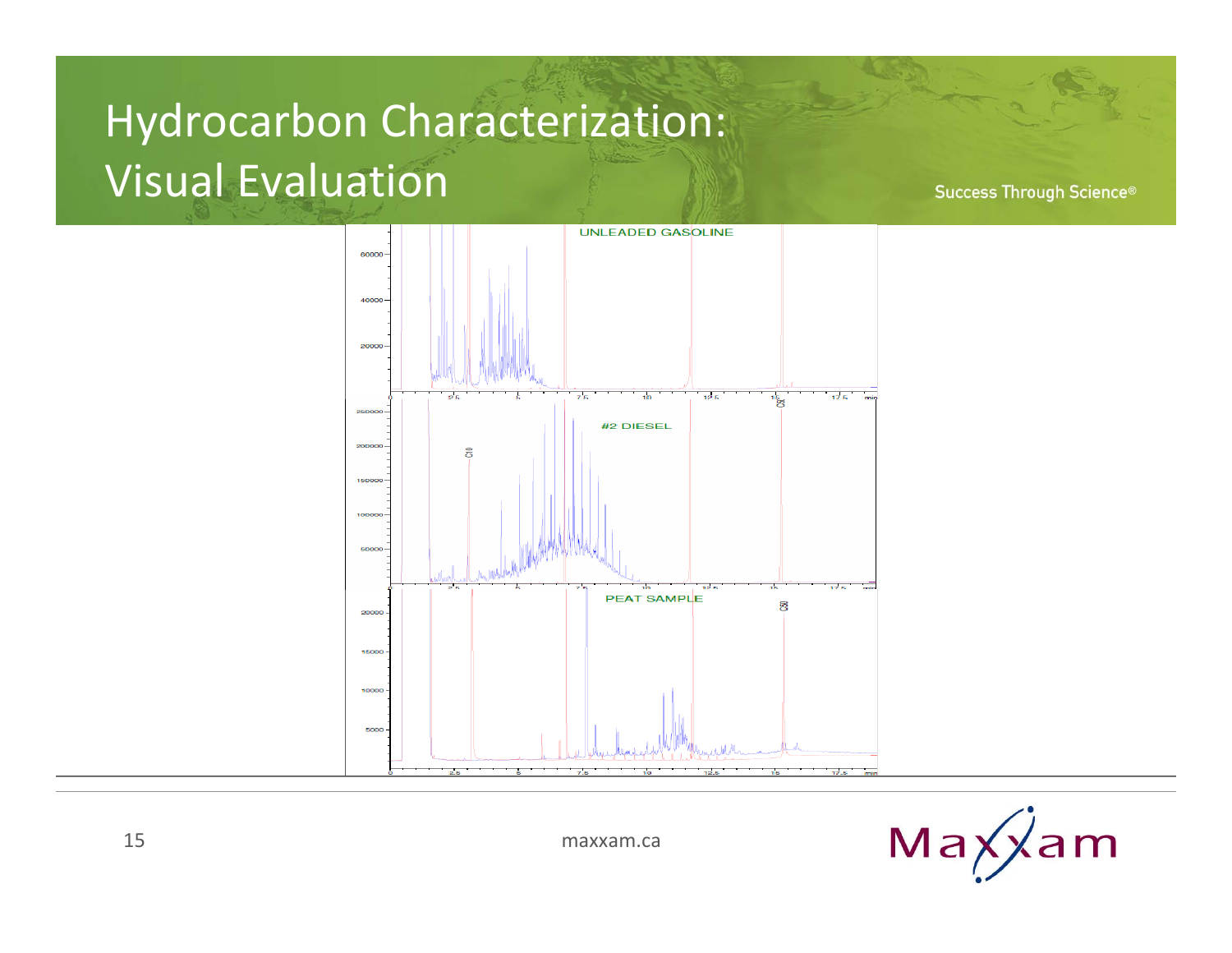## Isoprenoid Biomarkers: Pristane and Phytane



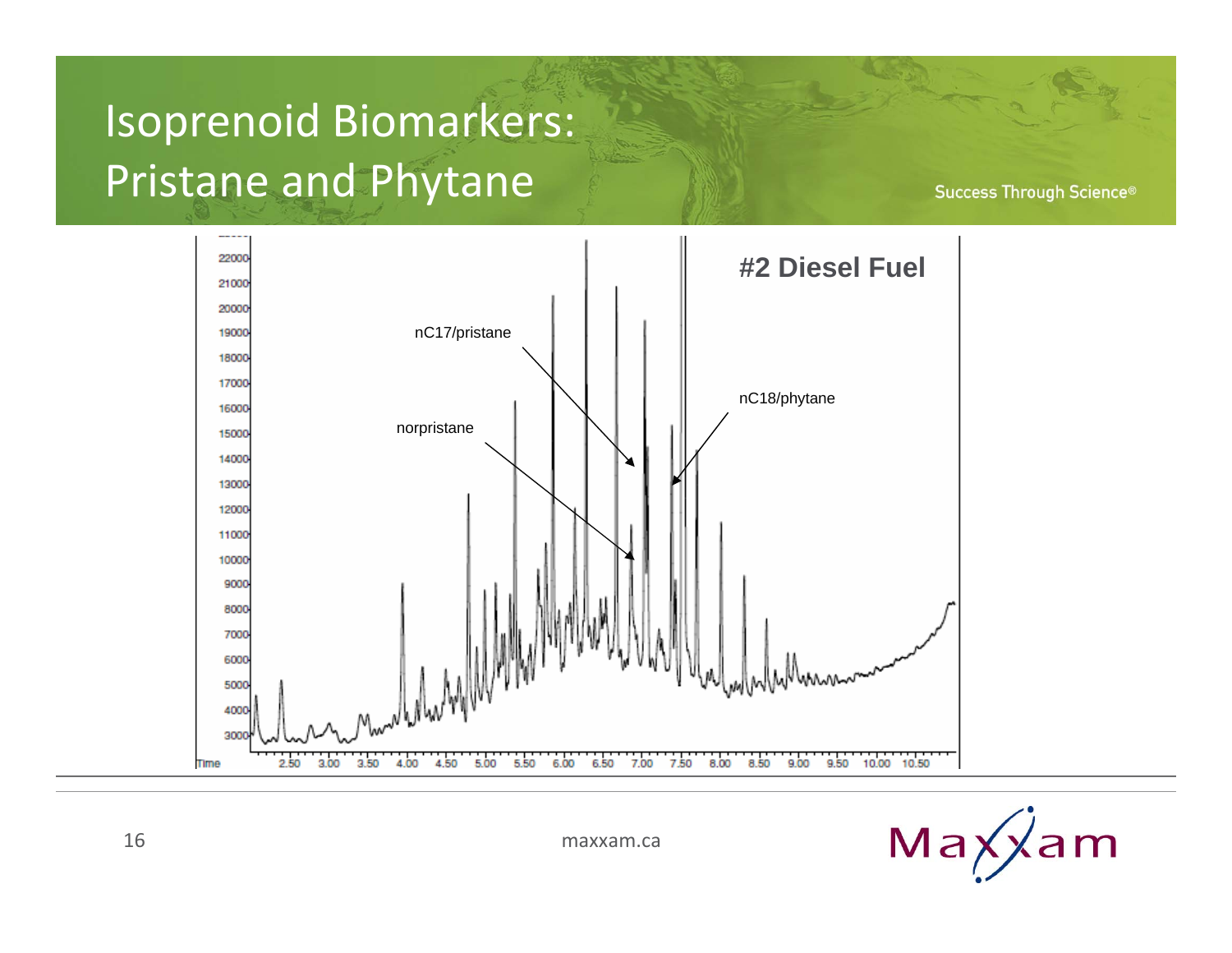## Biomarker Signatures in Crude Oils: Steranes, Hopanes and Terpanes

Success Through Science®



SOURCE: Oil Spill Environmental Forensics - Fingerprinting and Source Identification, Zhendi Wang and Scott A Stout, ISBN13:978-0-12-369523-9. 2007



maxxam.ca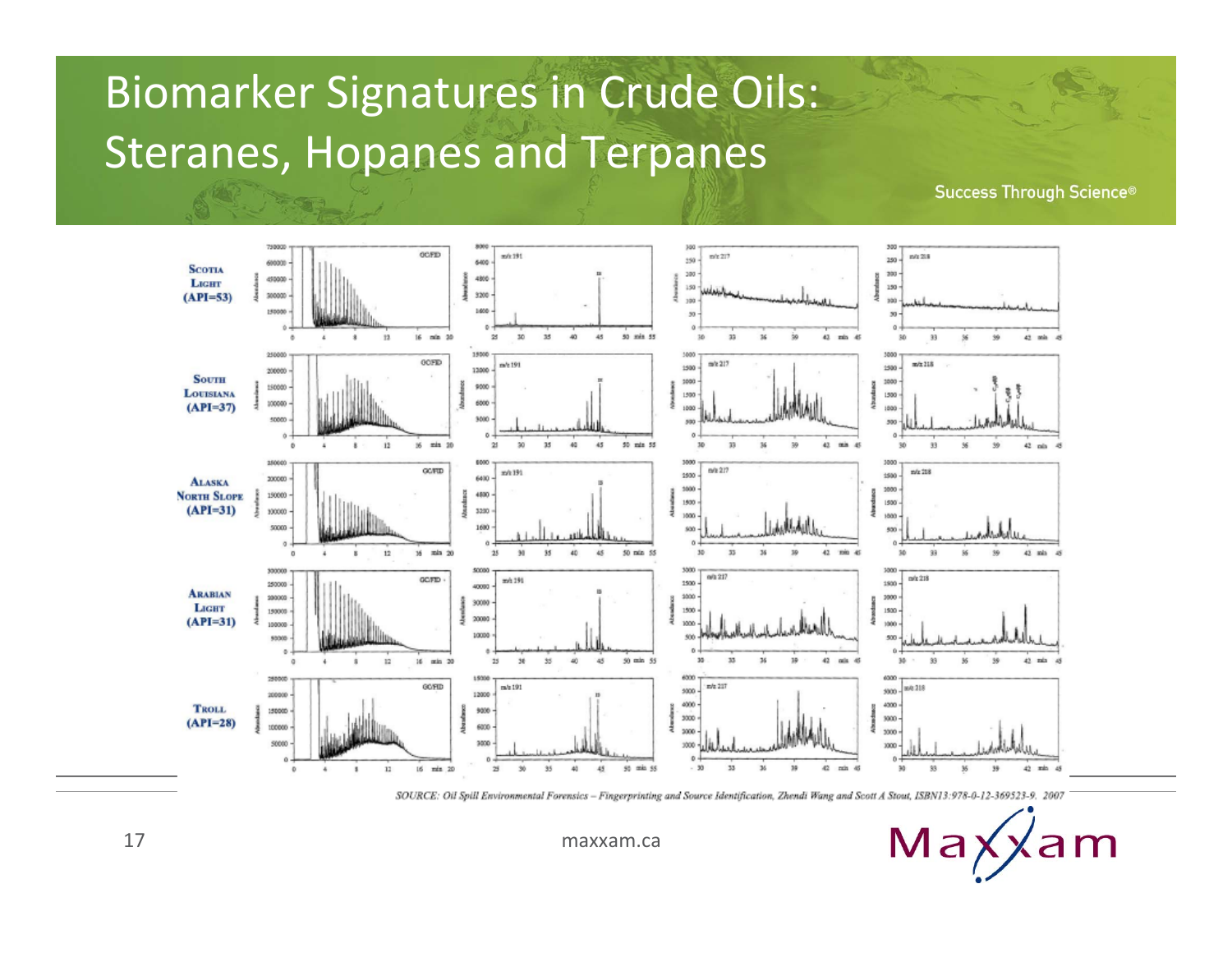## Another Class of Biomarkers: Bicyclic Sesquiterpanes (m/z <sup>=</sup> 123)



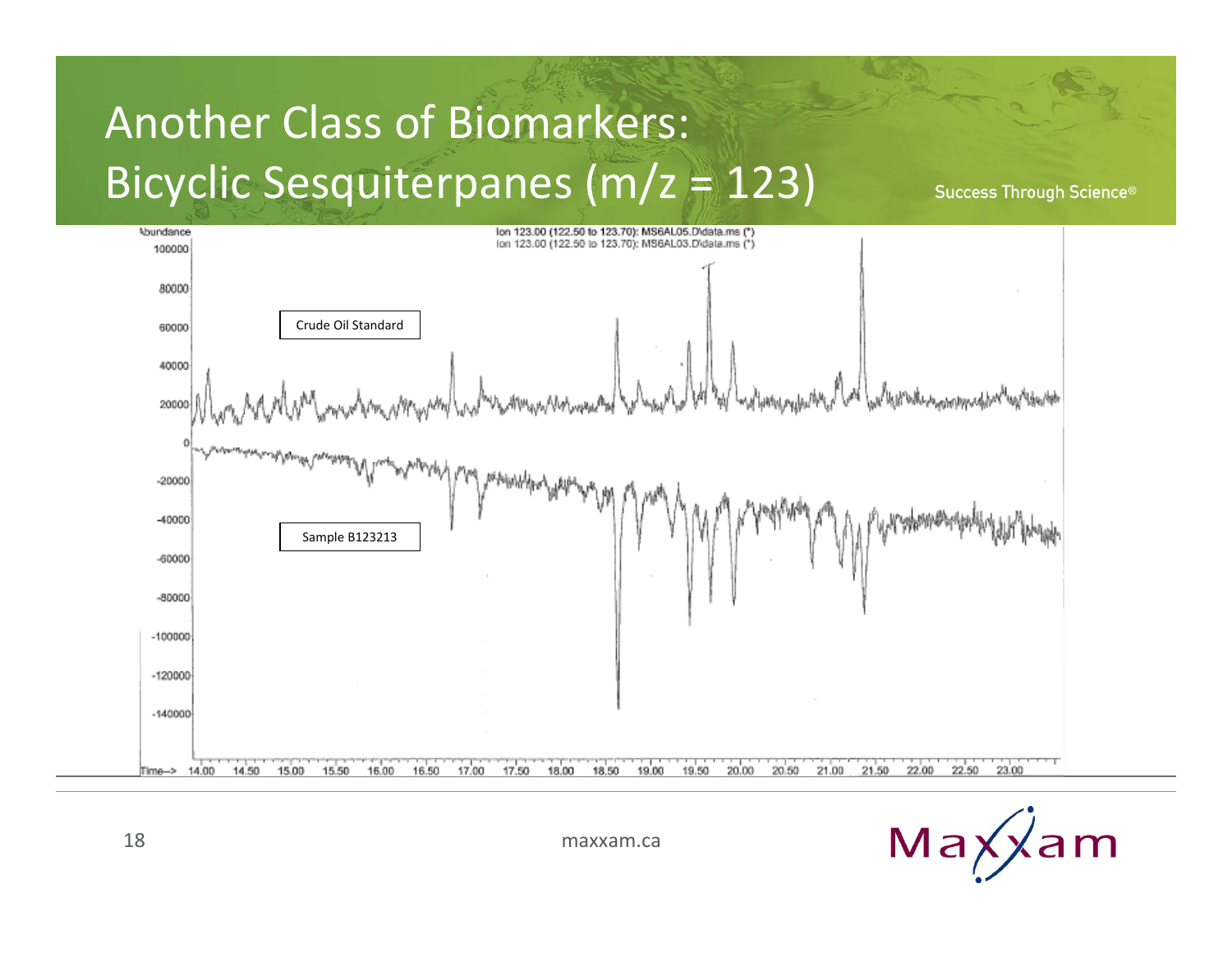

## "How old is it?"

(weathering)

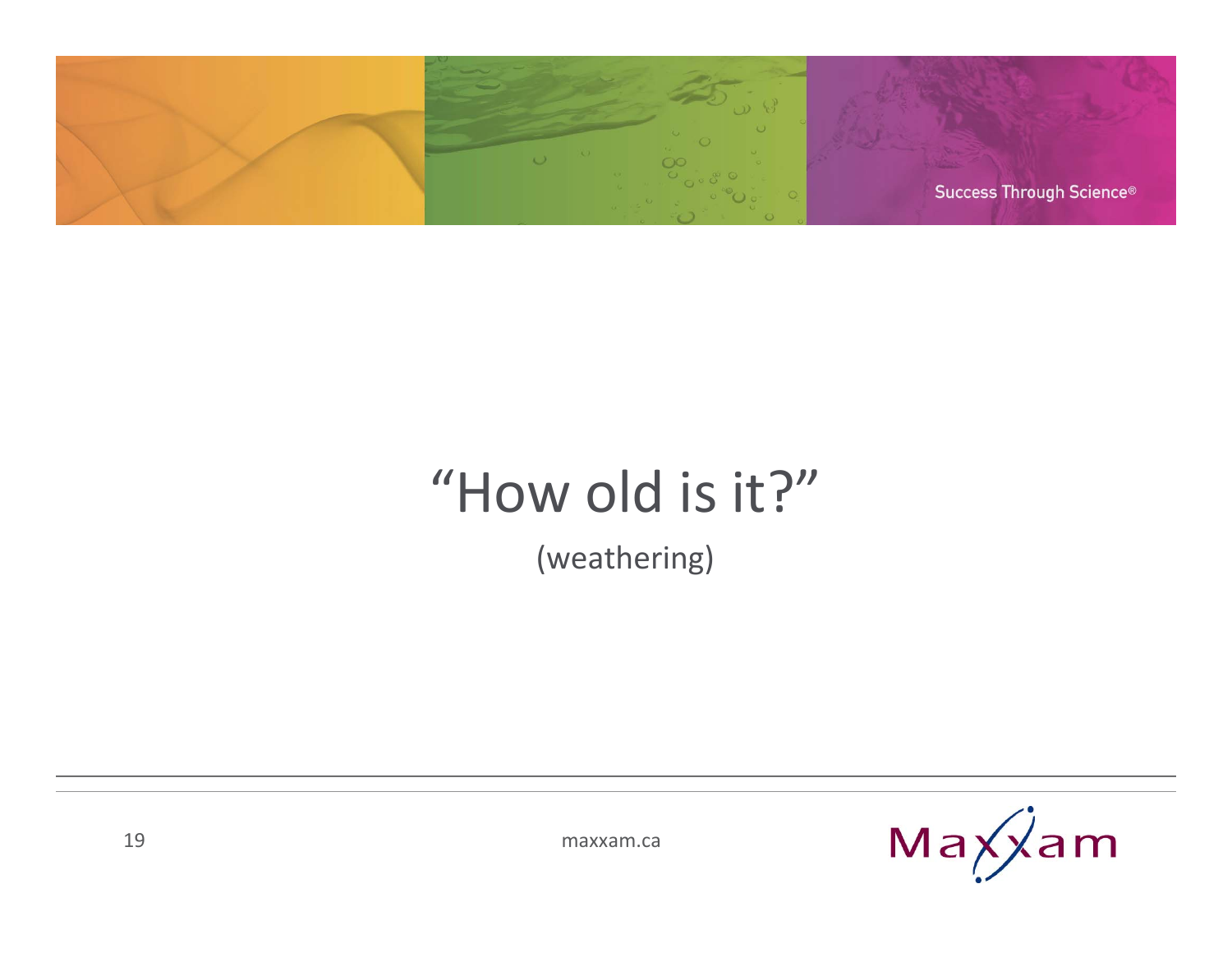

- **In the Evaluation of Weathering**
- $\blacksquare$ ■ Can you estimate when the impact occured?

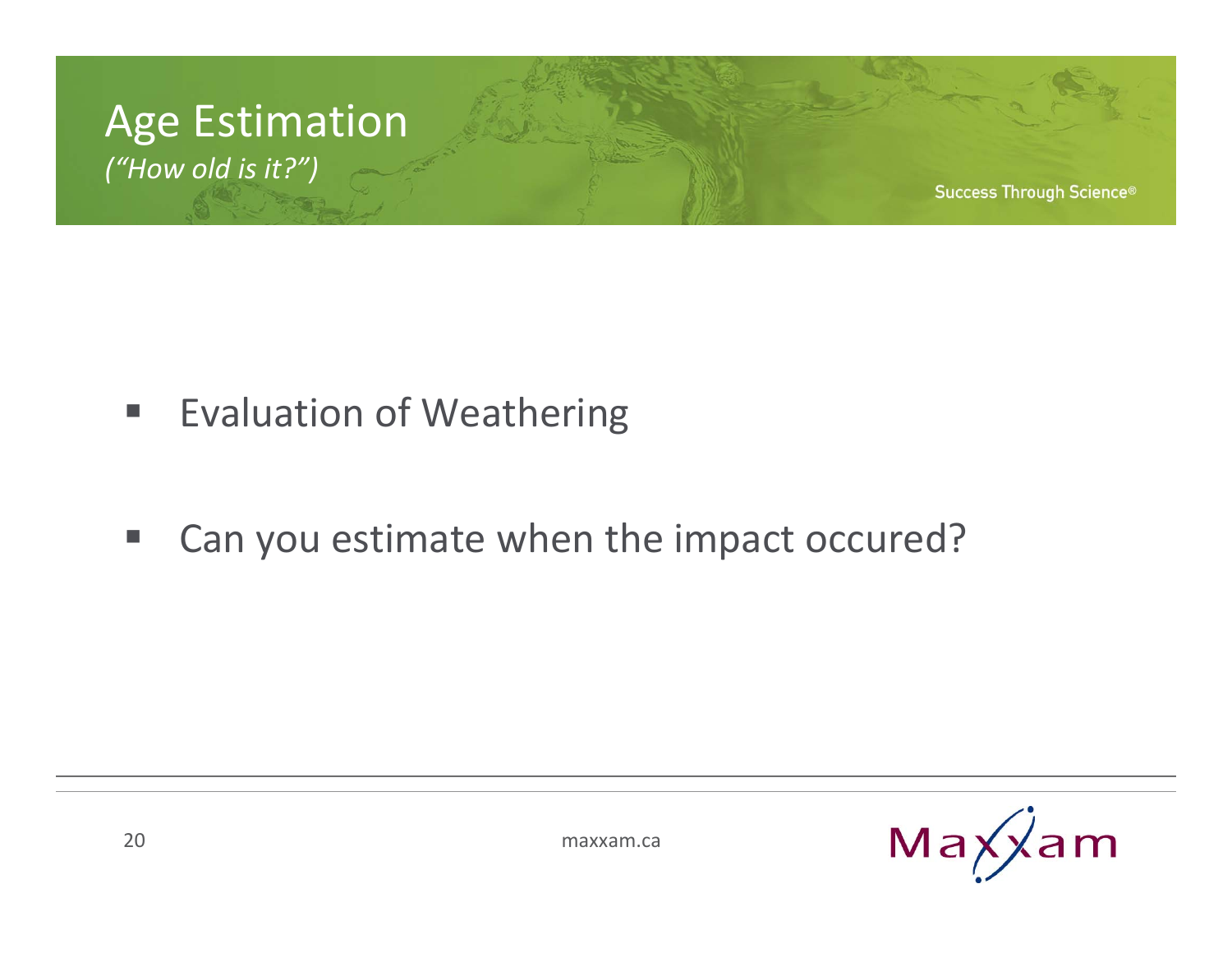## Weathering Mechanisms

- $\blacksquare$ Volatilization
- п Solubilization or Dissolution
- $\blacksquare$ Biodegradation

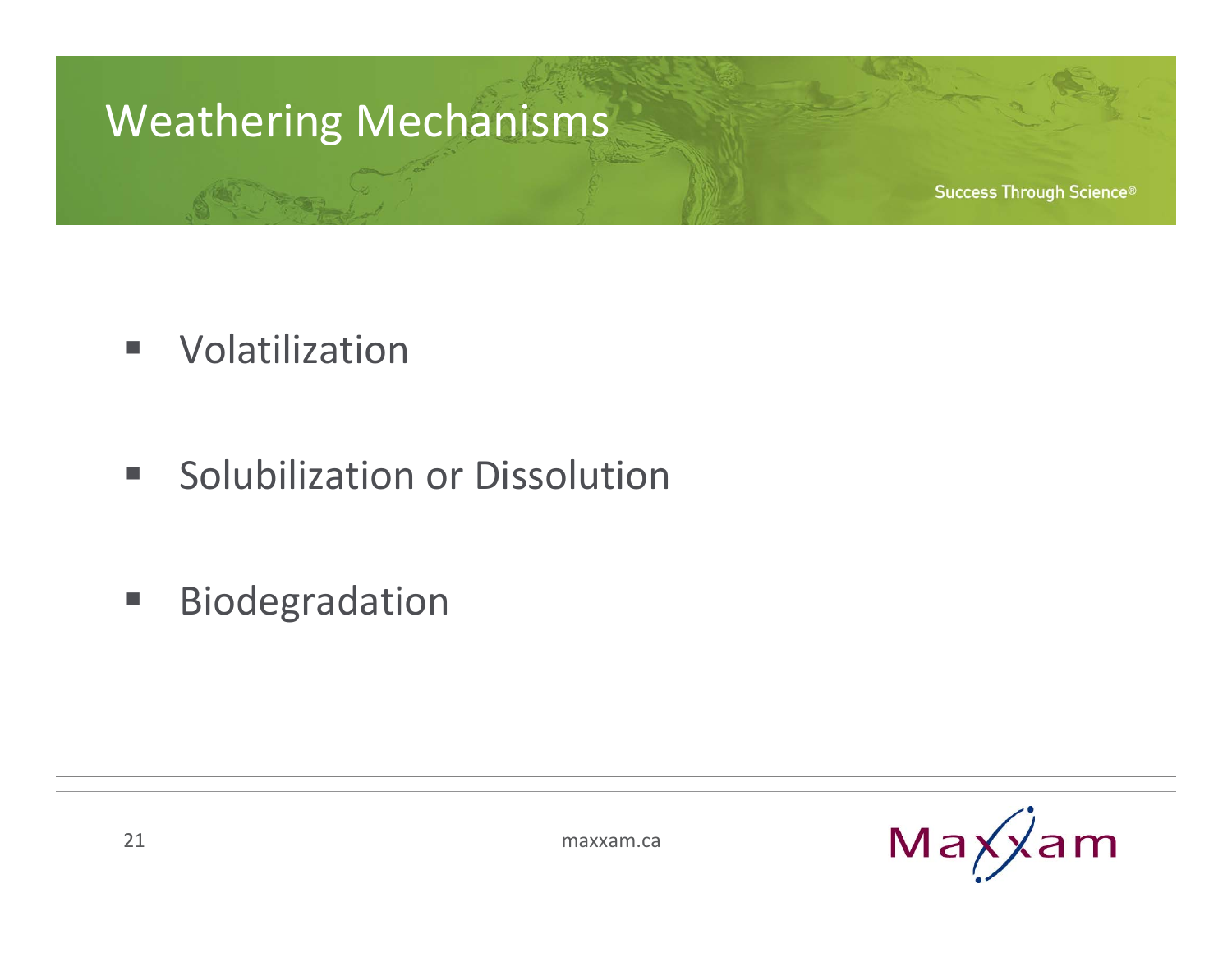## Impact of Weathering

Success Through Science®

Susceptibility to weathering

#### Most

- Light hydrocarbons
- Olefins
- N‐Alkanes
- Monoaromatics
- Isoalkanes
- Parent PAH <sup>&</sup>gt; 2‐ring
- $-$  C1, alkyl PAH  $\rightarrow$  C4 alkyl PAH
- Triterpanes
- $-$  Diasteranes  $\rightarrow$  Aromatic Steranes
- Porphyrins

Least

Introduction to Environmental Forensics, Murphy and Morrison

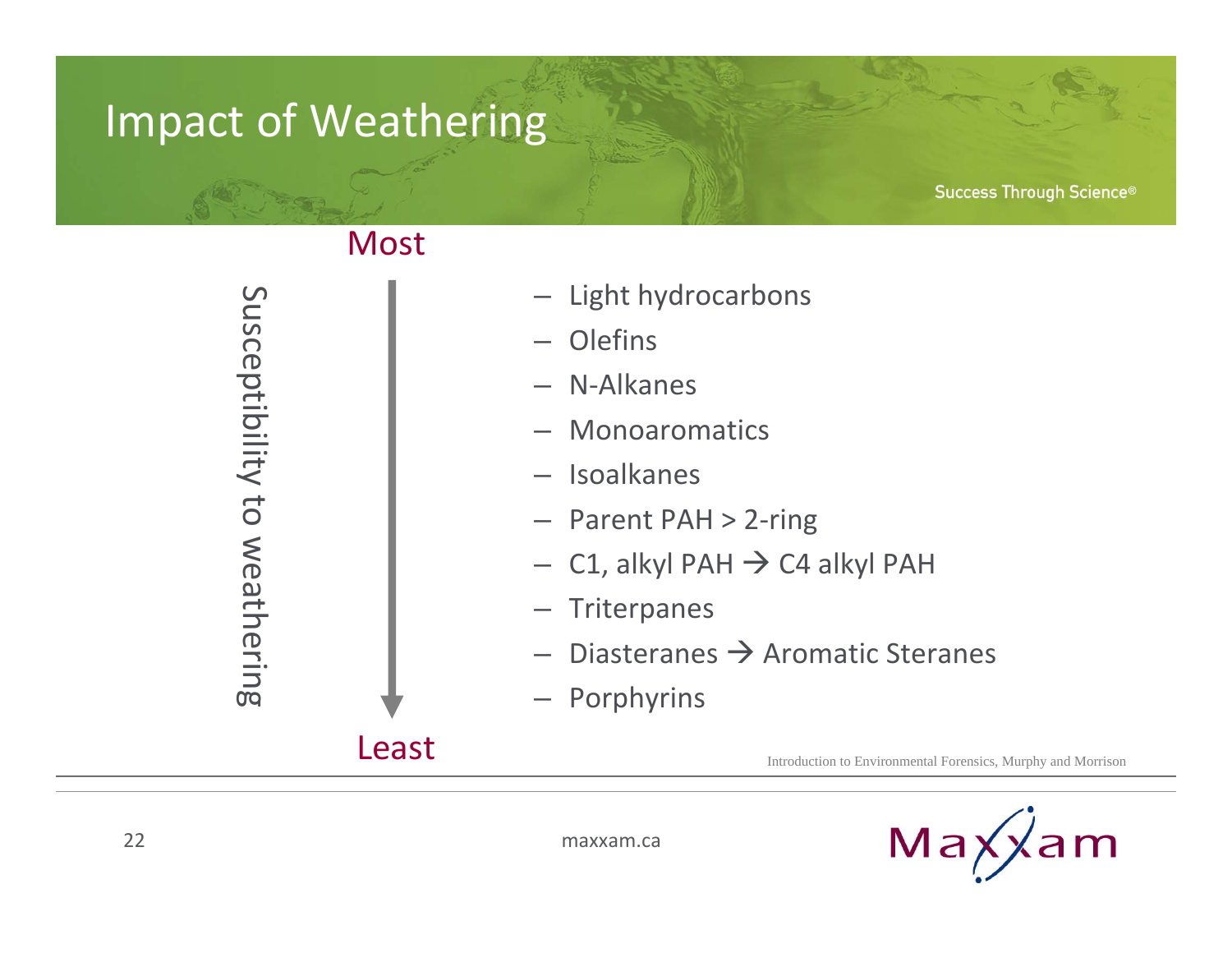### Moderately Weathered Diesel



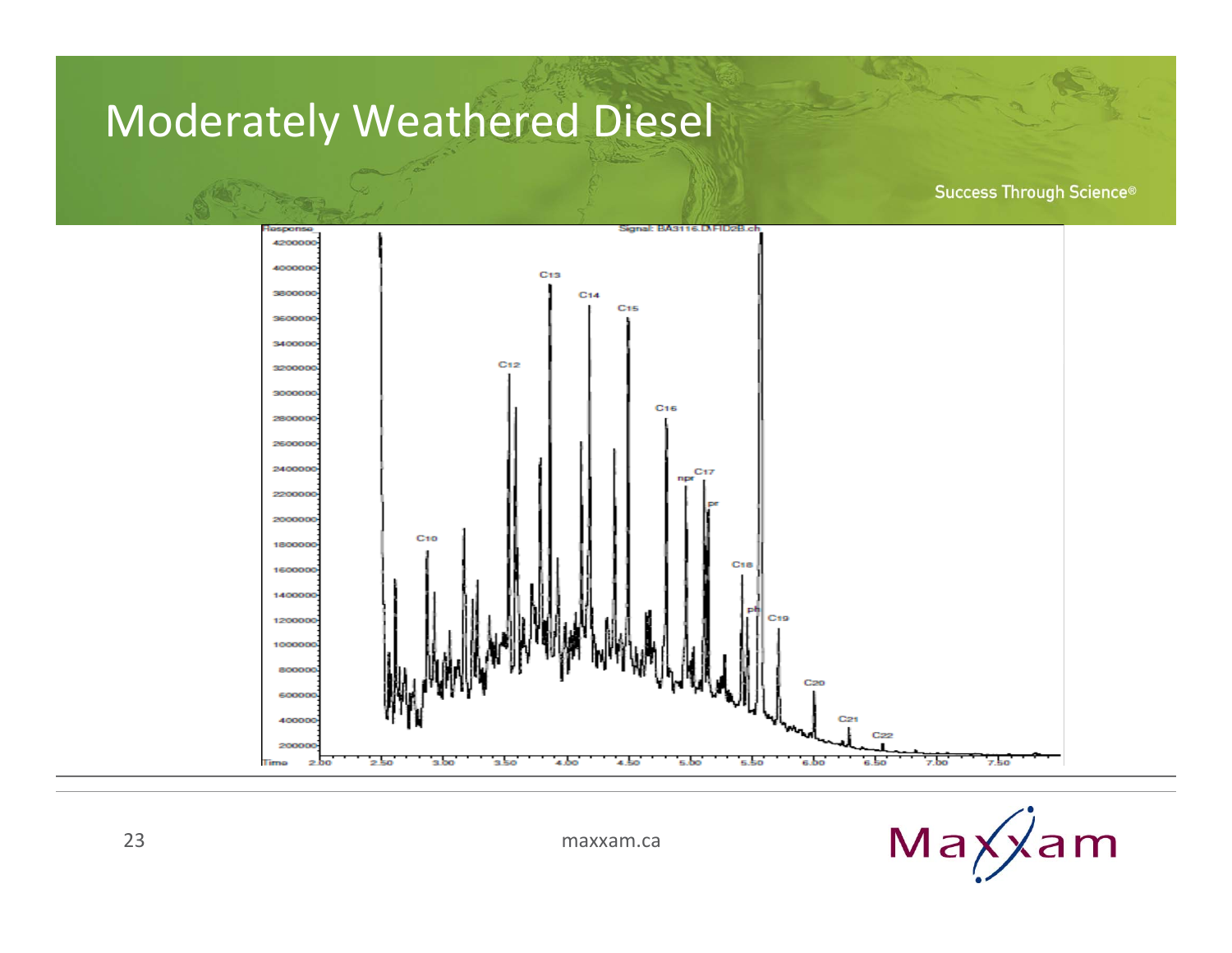## Weathering

- $\Box$  Using weathering as an indicator of age may be subject to considerable scrutiny
- $\blacksquare$ ■ Be careful with statements like "this groundwater sample contained diesel, but many of the low boiling point hydrocarbons are absent, so this is an older release"
- I. What impacts weathering?
	- Volume of contaminant released
	- Time of release (one event / leak over time)
	- Depth of spill (or depth of where the sample was collected)
	- Subsurface conditions (oxygen content, microbiological populations)

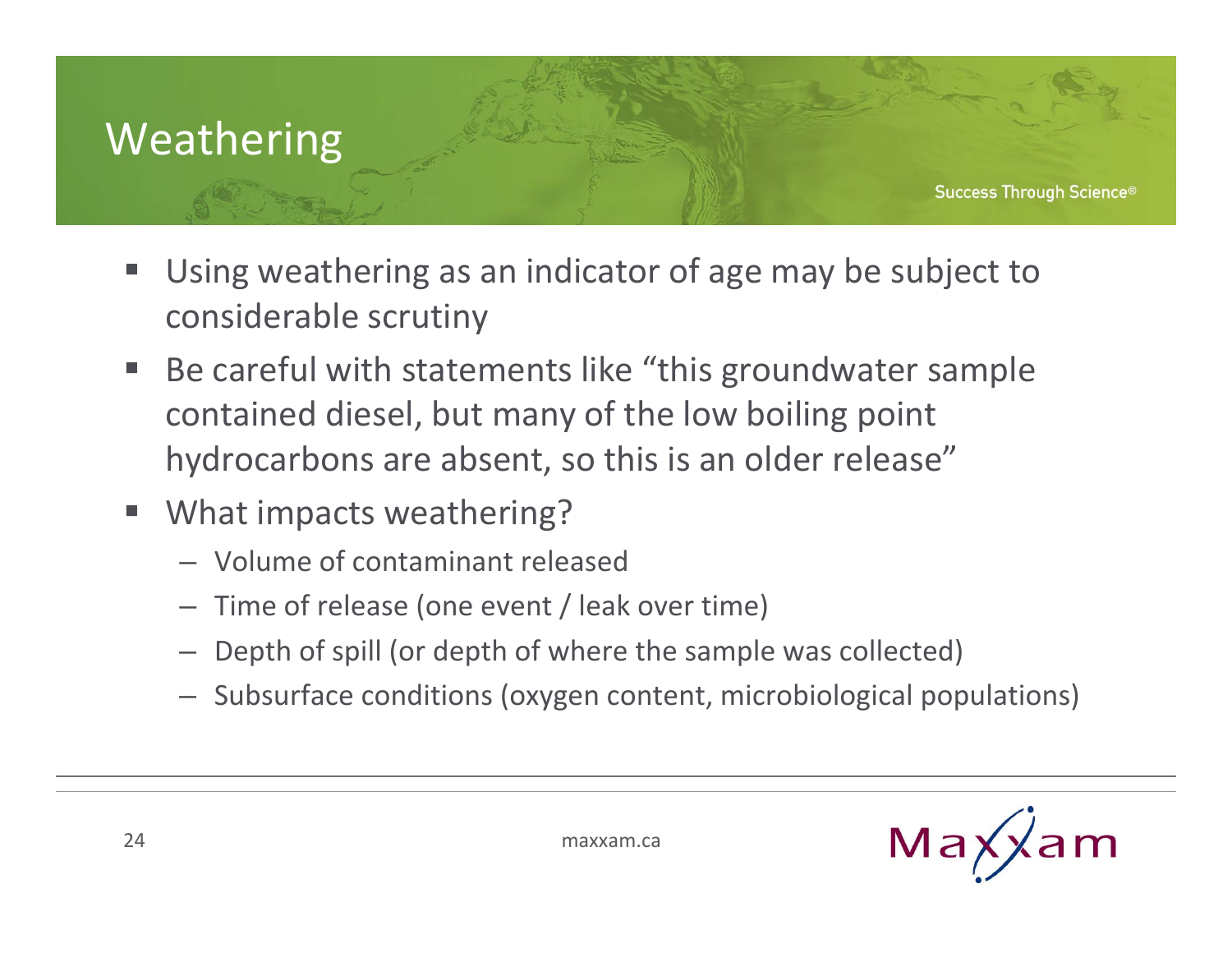## Using Weathering to Estimate Impact Age

Success Through Science®

It can be done, but weathering information must be considered in the context of other available information including:

- Soil environment
- Volume of contaminant released
- Time of release (one event / leak over time)
- Depth of spill (or depth of where the sample was collected)
- Subsurface conditions (oxygen content, microbiological populations)
- Diagnostic ratios of specific hydrocarbon compounds

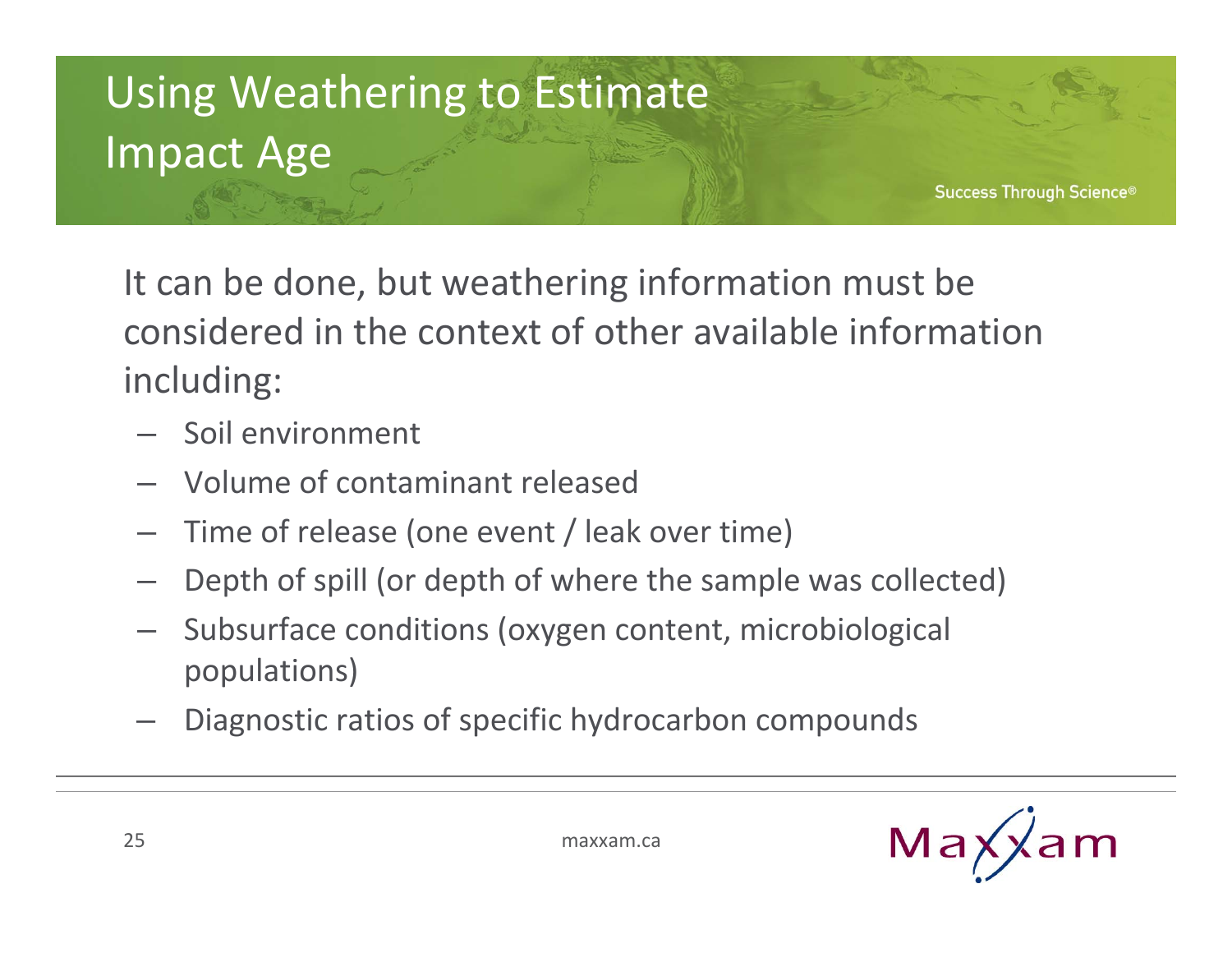

## "Is it mine?" (source determination)

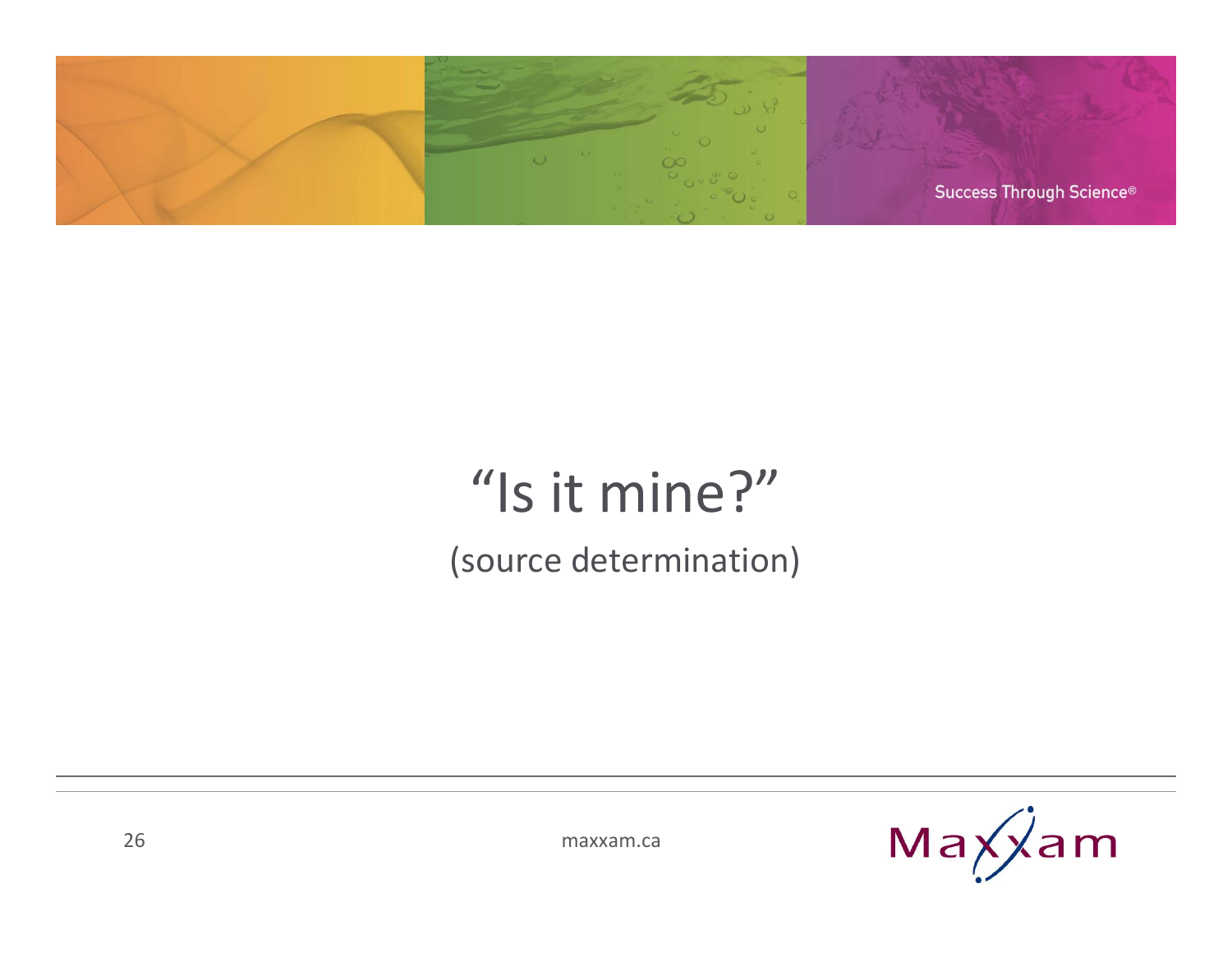#### Source Determination

- $\overline{\phantom{a}}$ This is probably the most difficult question to answer
- All of the tools described need to be considered (if data are available) to provide <sup>a</sup> reasonable judgment about "source"
- **The State**  Multiple "lines of evidence" need to be established in order to build <sup>a</sup> compelling case

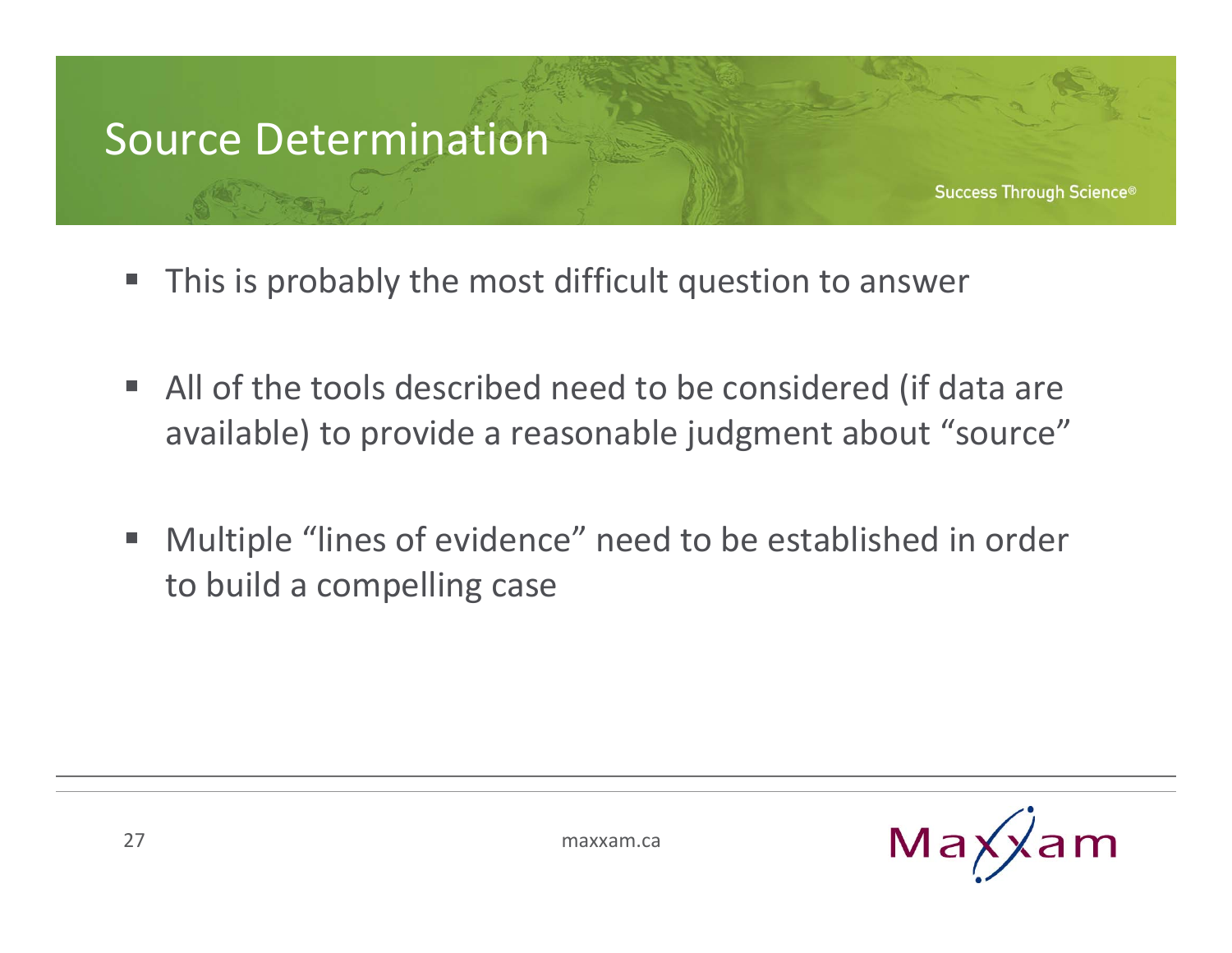## Principal Component Analysis (PCA) Plots

Success Through Science®

#### **Chemometric plot of isoprenoid ratios**



Max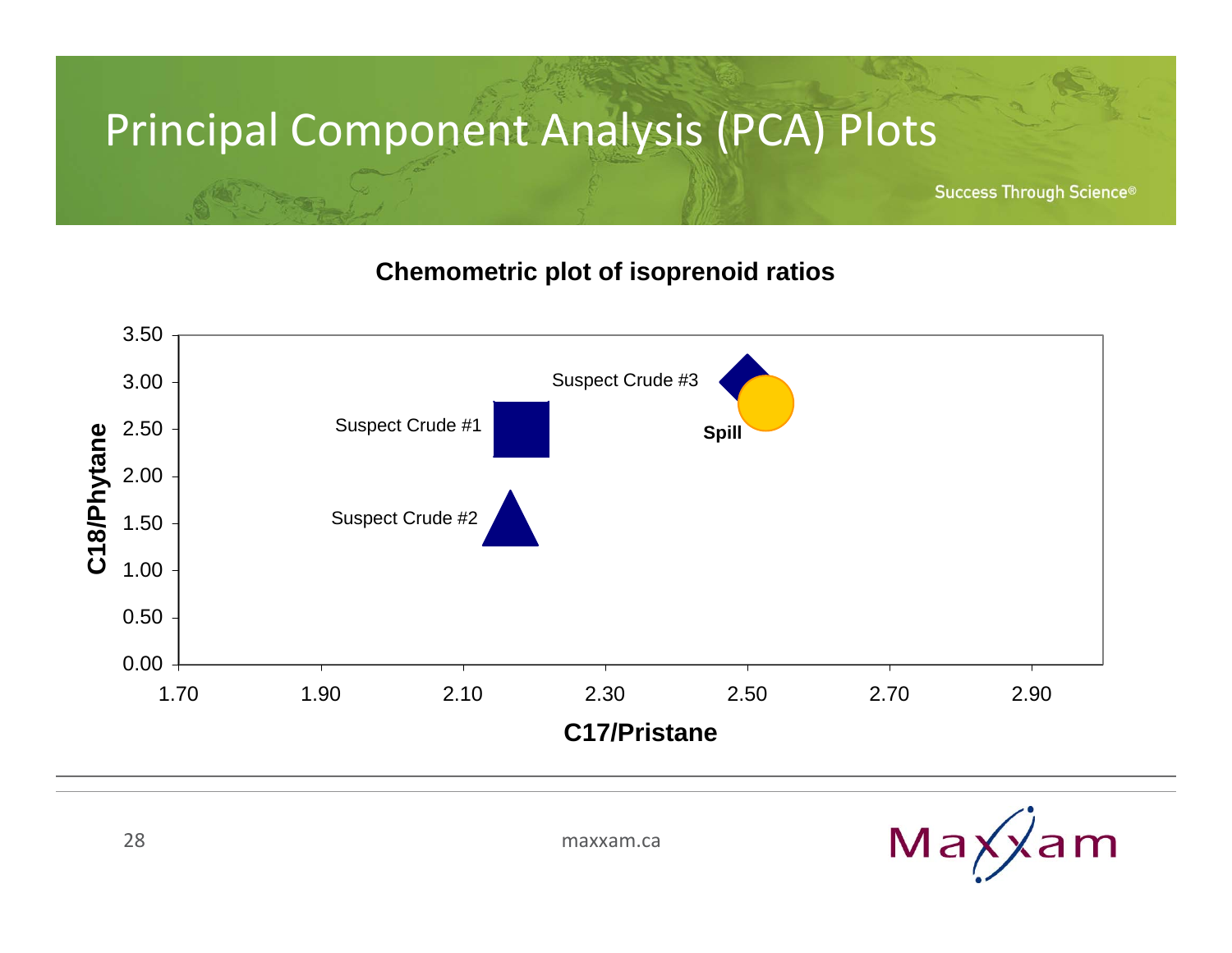## Source Determination: Visual Evaluation

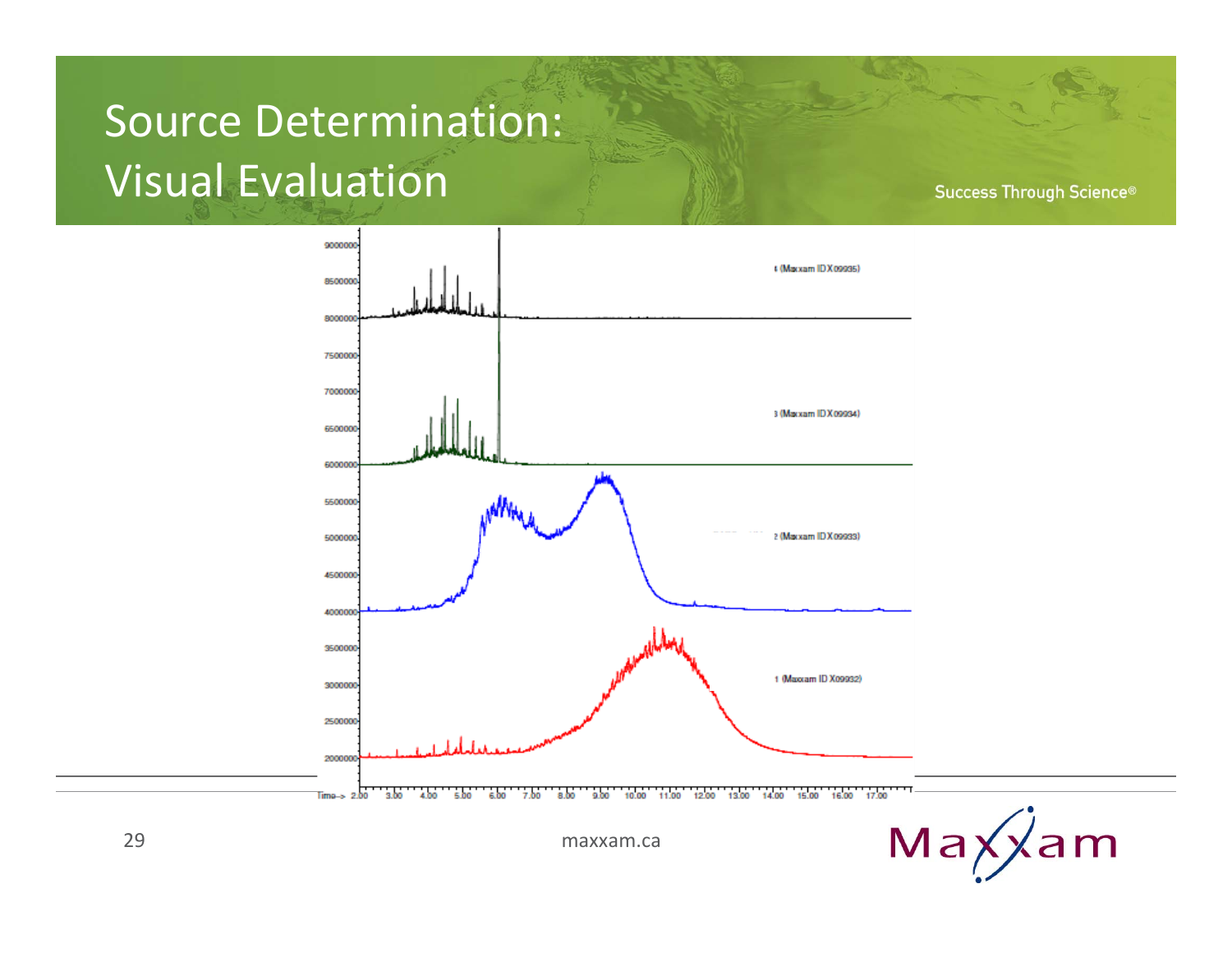#### BP Deepwater Horizon Spill



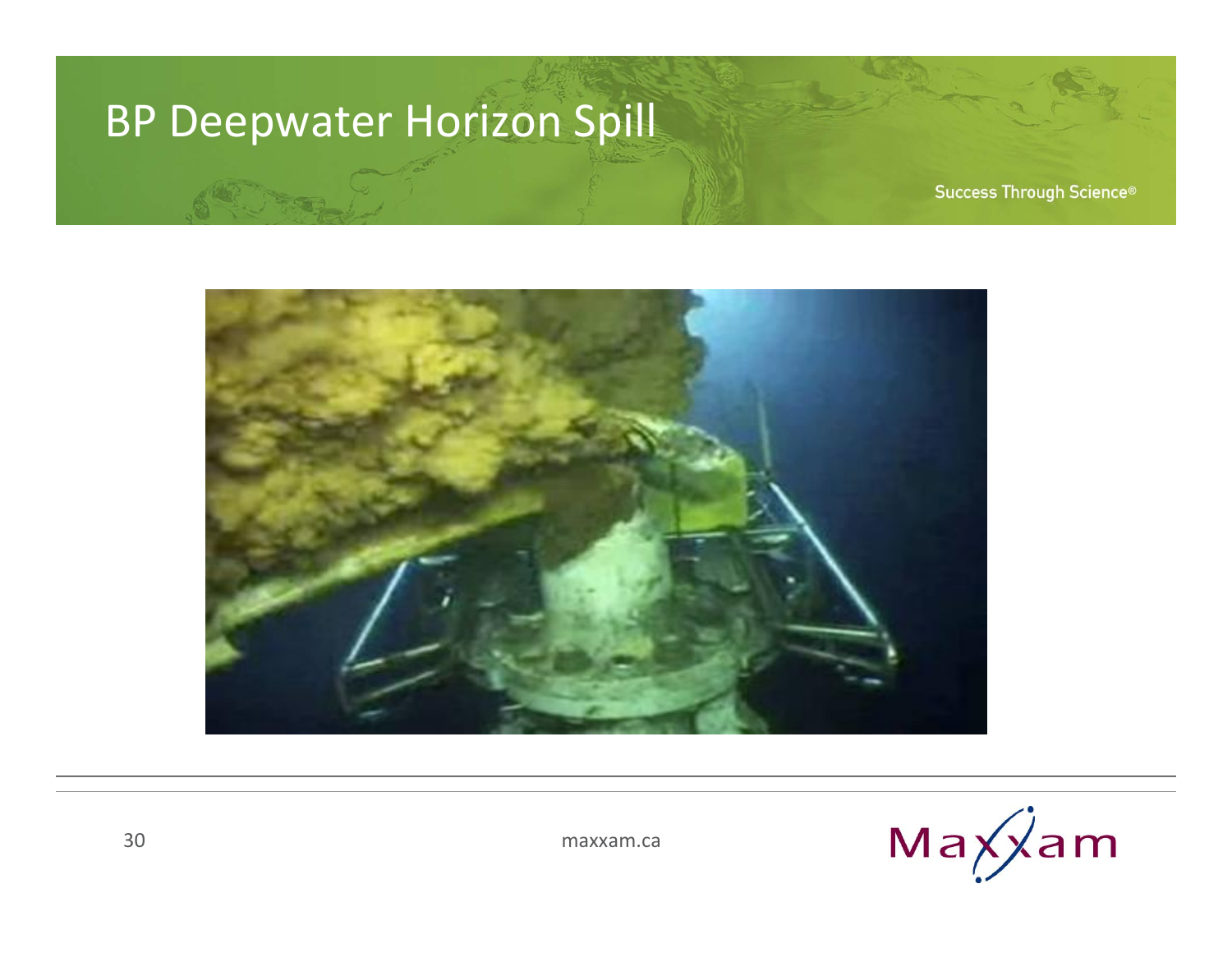#### BP Deepwater Horizon Spill

íts,

Success Through Science®

#### **Coast Guard: Tar balls found in Keys not from BP spill**

Tar balls discovered on the Florida Keys shoreline are not connected to the oil spill in the Gulf of Mexico, the Coast Guard said Wednesday.

Tests done "conclusively show" that the tar balls found on the shoreline do not match the type of oil from the Deepwater Horizon oil spill. The source of the tar balls remains unknown at this time.

"The conclusion that these tar balls are not from the Deepwater Horizon oil spill incident in no way diminishes the need to continue to aggressively identify and clean up tar ball-contaminated areas in the Florida Keys," Capt. Pat DeQuattro. commanding officer of the Coast Guard's Key West sector said. "We will continue to operate as a Unified Command and utilize funding through the Oil Spill Liability Trust Fund until we have successfully identified any additional tar balls on the shoreline and completed cleanup efforts."

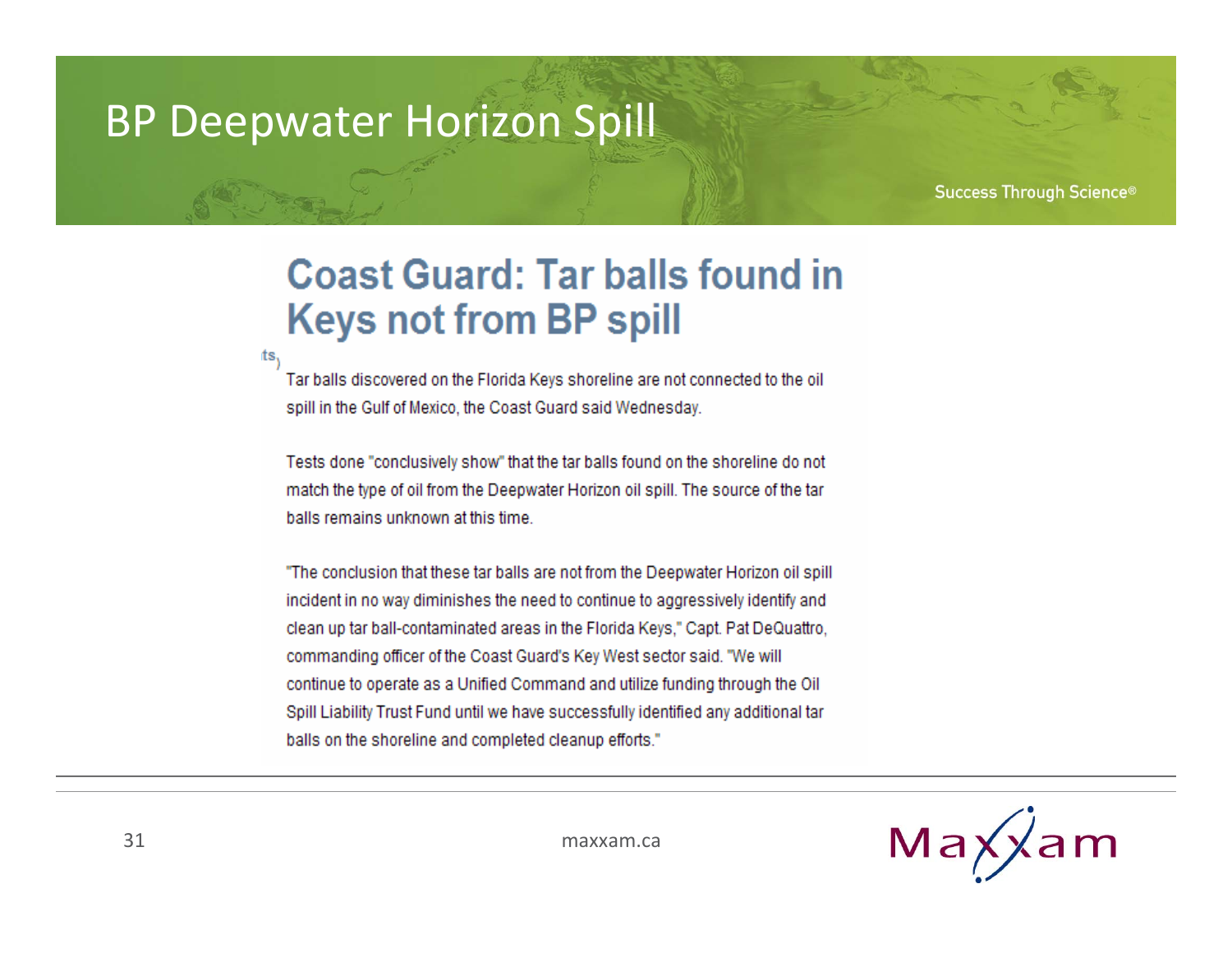#### Recognize…

- $\blacksquare$ ■ There is no single test that provides a "smoking gun" when it comes to characterizing the nature, age and source of hydrocarbon contamination
- Multiple "lines of evidence" need to be established in order to build <sup>a</sup> compelling case
- $\mathbf{r}$ ■ Data and information from each of the lines of evidence need to be considered in proper context to draw any conclusions
- Sometimes with available data the evaluation will be... *"data are inconclusive…additional detailed analyses are required"*